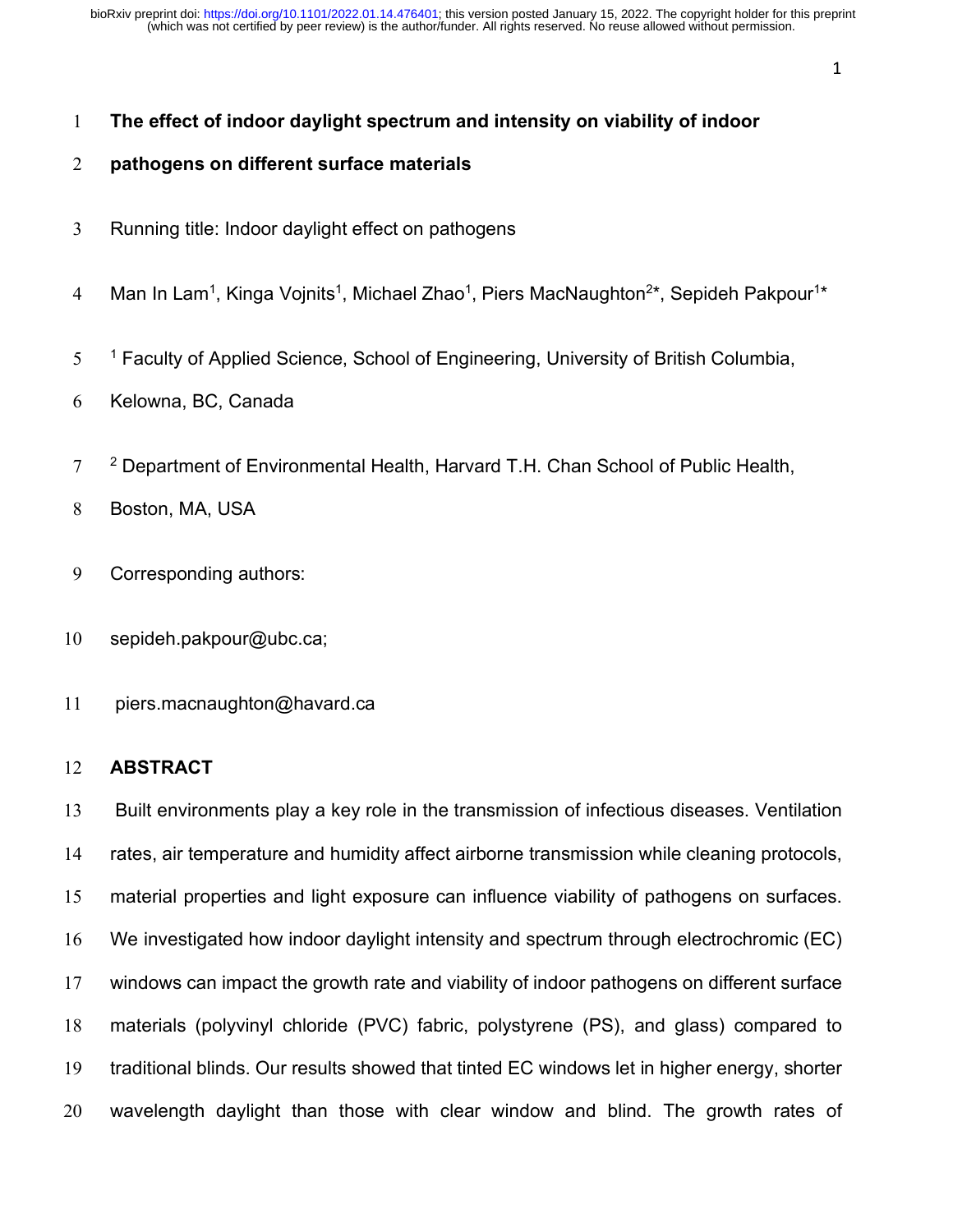pathogenic bacteria and fungi were significantly lower in spaces with EC windows compared to blinds: nearly 100% growth rate reduction was observed when EC windows were in their clear state followed by 41-100% reduction in bacterial growth rate and 26- 42% reduction in fungal growth rate when EC windows were in their darkest tint. Moreover, bacterial viabilities were significantly lower on PVC fabric when they were exposed to indoor light at EC-tinted window. These findings are deemed fundamental to the design of healthy modern buildings, especially those that encompass sick and vulnerable individuals.

#### **PRACTICAL IMPLICATIONS**

- Light is an important factor that influences occupant health.
- Healthcare Associated Infections (HAI) bring substantial costs on the healthcare systems hence new disinfection methods are always needed to minimize fomites especially with the increasing antibiotic resistance.
- We found that indoor light modulated by the EC smart windows can significantly reduce the growth rate and viability of pathogenic bacteria and fungi, which is mainly due to the high energy blue light spectrum at wavelength of 400-500nm.
- Pathogenic fungi are found to be more affected by the indoor light intensity, while indoor bacteria on surfaces are more susceptible to the light spectrums.
- These results also demonstrate the promising potential of indoor daylight exposure as an alternative for fomite disinfection strategy and expand the benefits of EC window as part of healthy building design in the future.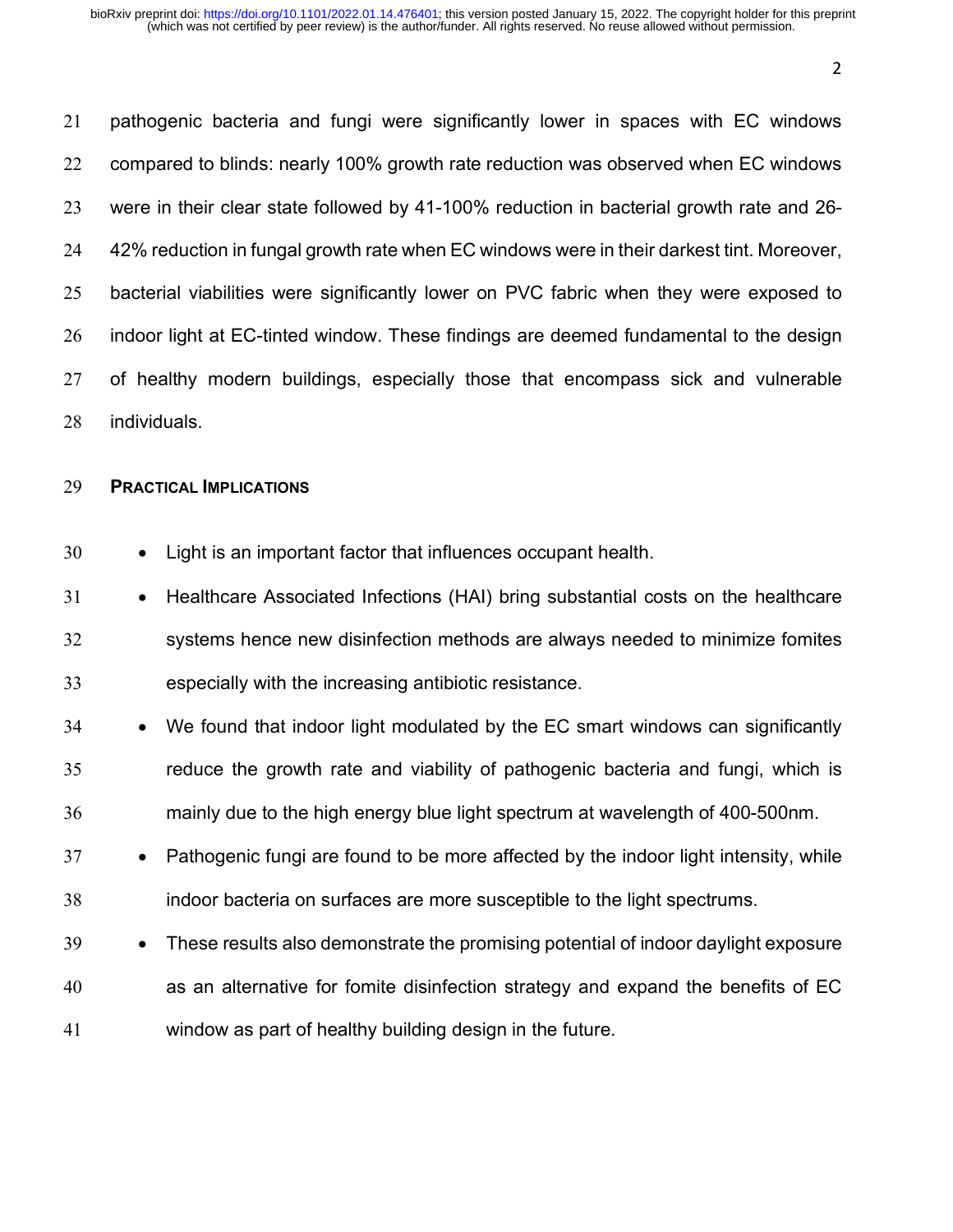#### **1 INTRODUCTION**

 The built environment plays an important role in occupant health as people today spend the majority of their time indoors. Researchers and engineers have been cooperating together over the years to establish a more resource-efficient and healthier built 46 environment for occupants<sup>1</sup>. However, assessing indoor environment quality is complex as buildings serve a variety of functions and many factors need to be taken into consideration. The Harvard T.H Chan School of Public Health established a Healthy Building framework which includes nine foundations: ventilation, air quality, thermal 50 health, water quality, moisture, dust and pest, noise, safety, and lighting and views<sup>1</sup>. These factors act individually and interactively in shaping the indoor environment and affecting the physiological and psychological health of building occupants.

 Among the nine foundations of healthy buildings, light is an important attribute affecting occupant's health and productivity. Namely, light catalyzes hormone secretions in human body, controls our circadian rhymes and thus regulates our sleep, mood, and work 56 performance<sup>2,3</sup>. Therefore, daylight can not only affect thermal and visual comfort levels of the occupants but also influence their cognitive functions and mental health<sup>4</sup>. Inadequate daylight exposure have been frequently associated with poor sleep quality, decrease in productivity, and more workplace errors<sup>5-7</sup>. Windows, which modulate outdoor solar radiation transmission and indoor daylight spectrum, play a key role in determining the build environment quality. Modern buildings often designed to maximize glazing to increase the views, but in practice occupants lower the blinds to control for glare and 63 thermal discomfort<sup>3</sup>. On average, 59% of window area is obstructed by blinds<sup>8</sup>. Moreover, traditional low emission (low-E) glass has a solar heat gain coefficient of 0.48, which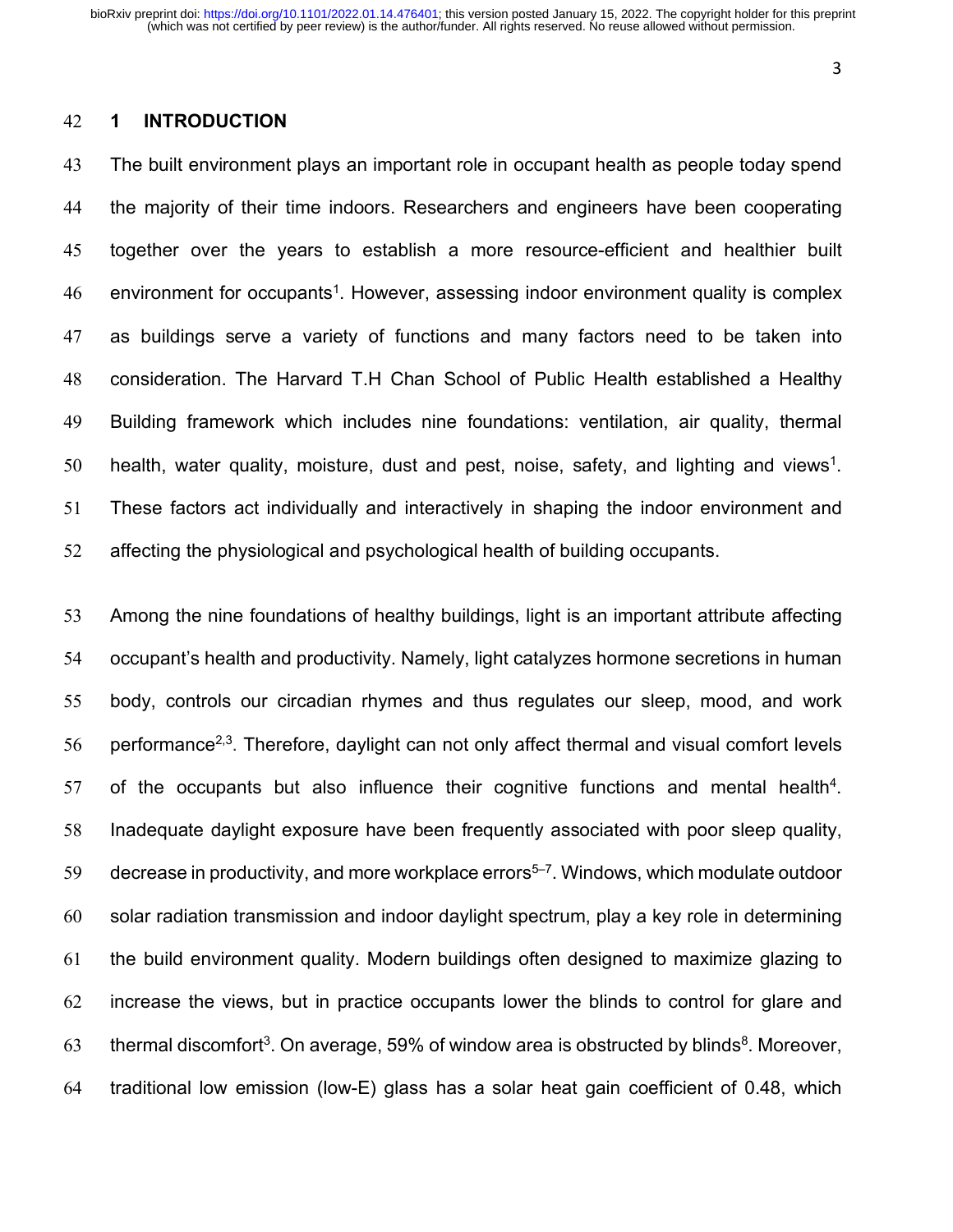65 means approximately 48% of heat are transmitted into the building<sup>9,10</sup>. Building systems need to be sized to accommodate the hottest summer day, resulting in oversized systems to meet the peak load from solar heat gain in the building<sup>2,3,11</sup>. Studies have shown that up to 60% of energy is lost through the windows, and a range of 10-25% heat loss in the 69 residential buildings are due to the windows<sup>2,12</sup>. Electrochromic (EC) windows have been developed to overcome these issues by embedding EC materials within the window layers 71 and employing multiple-pane glazing<sup>11,12</sup>. When a low voltage electric current is applied to the EC materials, the consequential redox reaction changes the light transmission hence dynamically controlling the indoor light spectrum<sup>11</sup>. EC windows provide similar light transmission to low-E glass when the sun is not on the facade, while tinting to mitigate glare and solar heat gain when the sun is on the facade, which is more sustainable and 76 provides a better occupant experience<sup> $7,9,13,14$ </sup>.

 In addition, indoor microbiota which consists of ever-changing combinations of bacteria, 78 virus, and fungi have important relevance to the built environment quality<sup>24</sup>. Although exposure to beneficial microbes in indoor spaces can positively effect occupants' health, albeit still uncertain on its causality, exposure to indoor infectious agents, via aerosol 81 droplets, direct contact with pathogens, or indirect contact with fomites<sup>25–28</sup>, are known to negatively impact occupants' health. Contaminated surfaces can serve as reservoirs for pathogens, particularly problematic in hospital settings, and facilitate disease tranmissions<sup>30,31</sup>. Nosocomial infections, also known as the healthcare-associated infections (HAI), are diseases that do not present in patients during the time of admission but acquired during their hospital stays. Although all pathogens are problematic to hospitalized patients, HAIs are often related to only a few bacterial species, including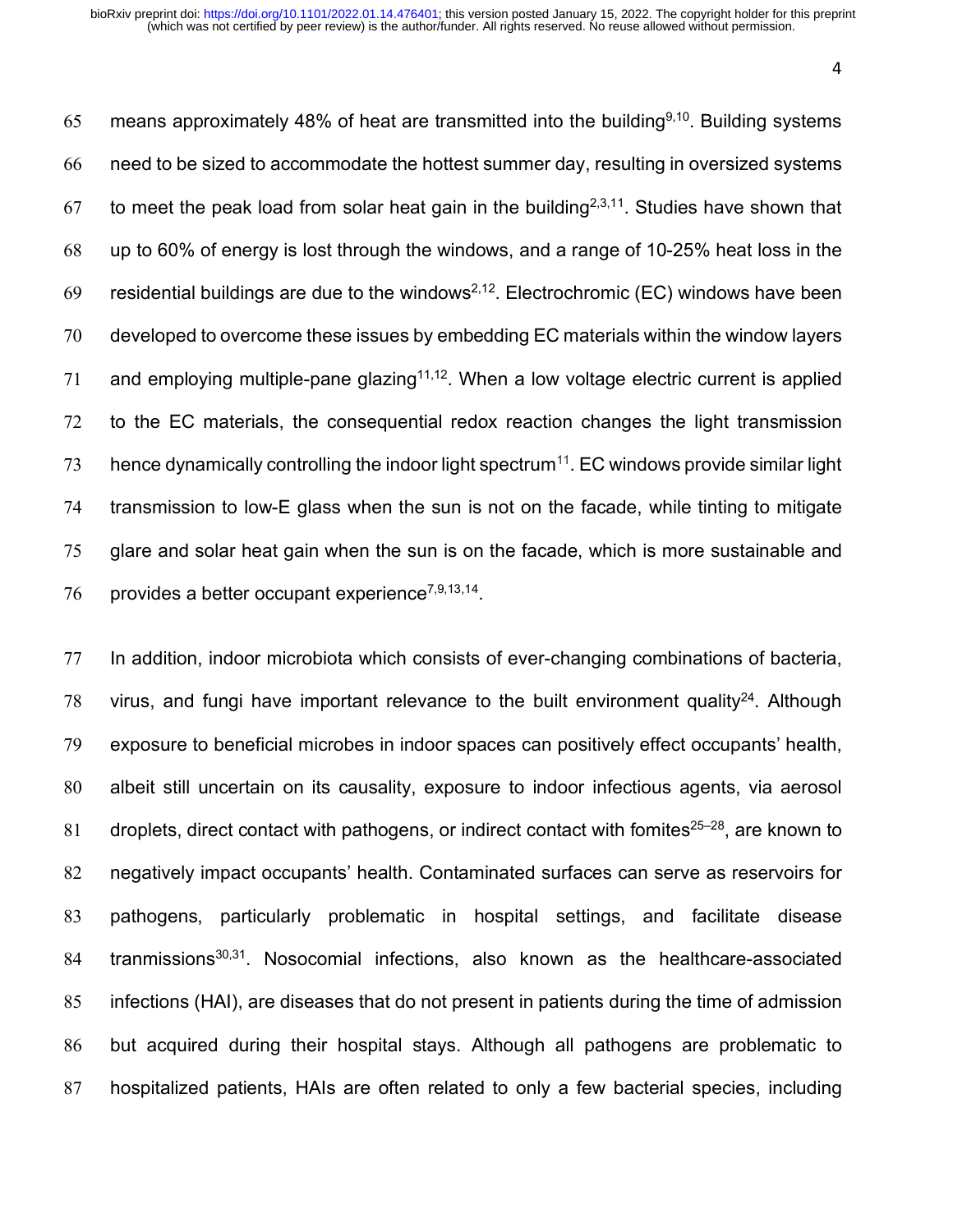*Enterococcus faecium, Staphylococcus aureus, Klebsiella pneumoniae, Acinetobacter baumannii, Pseudomonas aeruginosa, and Enterobacter faecium,* namely the ESKAPE 90 bathogens<sup>32,33</sup>. Most of the ESKAPE species are on the list of the most problematic microbial species by World Health Organization (WHO) due to their multiple antibiotic 92 resistances<sup>30,32</sup>. This could be accounted by the pathogens' biofilm-forming ability, which provides the mechanical and biochemical protections for microbes after attaching to 94 inanimate surfaces and make hospital disinfection procedures more challenging<sup>30</sup>. The European Centre of Disease and Control (ECDC) estimated that an additional 900 million Euros hospital costs in European Union in 2007 was due to five of the ESKAPE pathogens, 97 bringing significant financial burden to the healthcare system<sup>32</sup>. Extensive studies have investigated the inactivation methods of EKSPAE pathogens, though nosocomial infections are not only caused by these five bacterial species. Other biofilm-forming species such as *Escherichia coli* and *Staphylococcus epidermis* could also cause nosocomial infections and result in serious health outcomes such as sepsis when  $t$ reatments are not received on time<sup>32,33</sup>. Fungi, viruses and parasites can also cause HAIs, 103 with immunocompromised patients being the most vulnerable populations<sup>30</sup>. In fact, cases of fungal nosocomial infections have been noticeably increased over the past few decades due to aging populations in developed countries, with more immunocompromised patients 106 being seen and more immunosuppressive agents being used in the hospitals $34,35$ . The most common cause of fungal nosocomial infections are *Candida and Aspergillus species*, 108 leading to candidemia and aspergillosis, respectively, both with high mortality rates . Unfortunately, early diagnosis fungal nosocomial infections are often challenging due to lack of specific signs and late manifestation of symptoms which significantly render the 111 efficiency of antifungal treaments.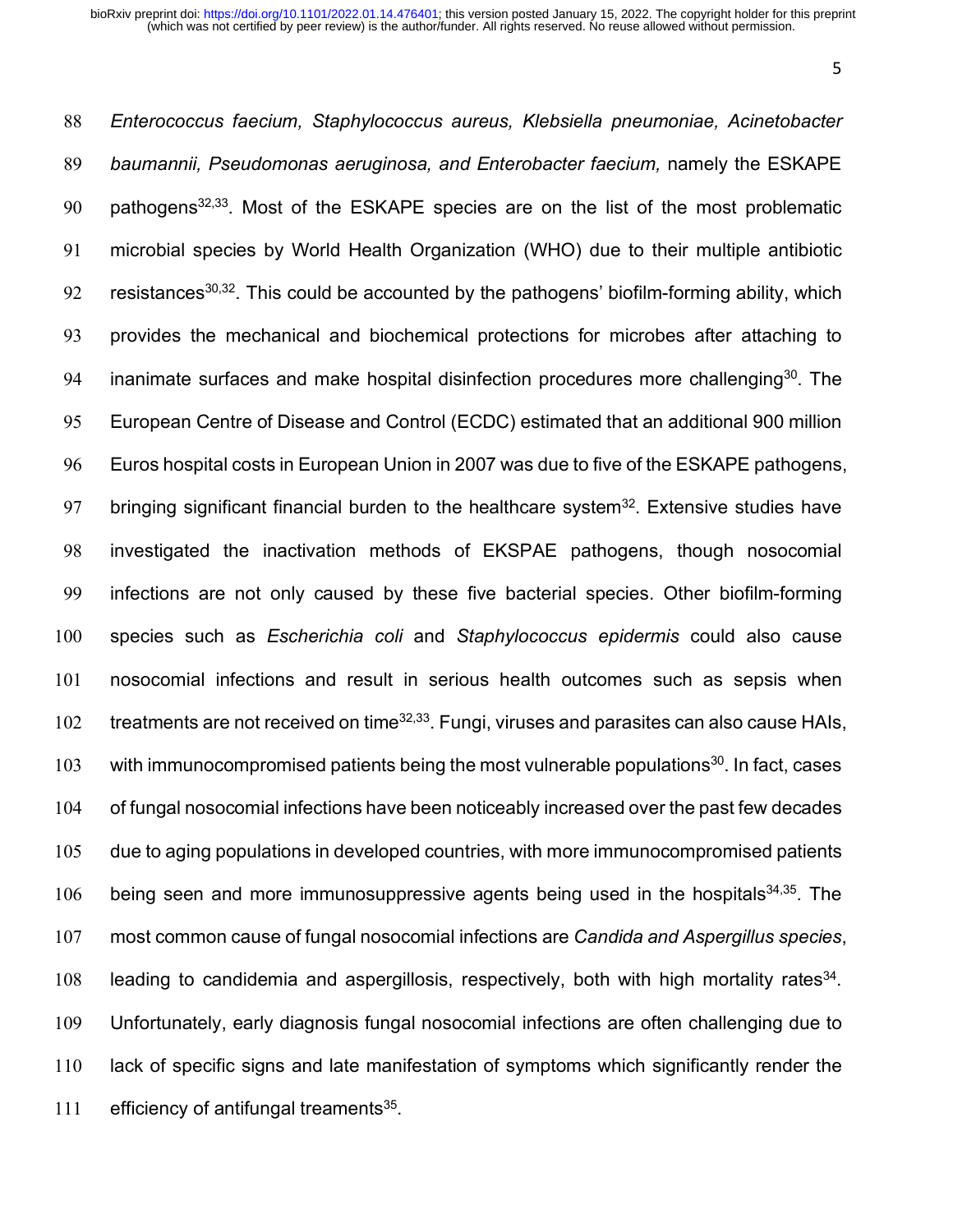Considering these, although engineers and researchers are actively seeking for interventions that shape the indoor environment to be healthier for occupants, such efforts will not flourish until better undertesting is provided regarding interconnection between healthy building foundations. Among the nine foundations of healthy buildings, here we are particularly interested in the interaction of indoor light and indoor pathogens. Next to the psychological and physiological impact of daylight exposure on human body, light is an important environmental factor that shapes the microbial communities. As early as  $119 - 500$ BCR, Egyptians have used the sunlight to treat chronic ulcers successfully<sup>14</sup>. Sunlight therapy has been in practice among communities worldwide to treat various diseases before the discovery of ultraviolet radiation (UV), which provides the foundation of today's 122 antimicrobial light therapy<sup>14</sup>. One of the breakthrough discoveries of photochemistry can be traced back to 1903 when Niels Ryberg won the Nobel Prize for using the Finsen lamp  $(>380$ nm) for treatments of skin tuberculosis<sup>15,16</sup>. The blue-light emitting lamp (400-500nm) effectively eradicates *Mycobacterium tuberculosis* and other pathogenic bacteria such as *P. aeruginosa, Methicillin-Resistance Staphylococcus aureus strains (MRSA), and A.* 127 baumanni, which saved many lives subjected to potentially lethal burn during that time<sup>15–1</sup> <sup>19</sup>. Although other spectrums of the visible light have important biological relevance to human, majority of the antimicrobial light studies focused on the violet-blue light spectrum (400-500nm) as it emits the highest energy within the visible light range. Blue light therapy has shown to be effective against a wide range of microorganisms including bacteria, fungi, virus, and yeast without the need of additional photosensitizers, which could be a 133 promising intervention for disease controls in the future<sup>14,19–23</sup>. However, to date, it is not systematically well understood whether changing indoor light intensity and bringing more blue light into spaces can impact the viability of indoor microbiota on different surfaces.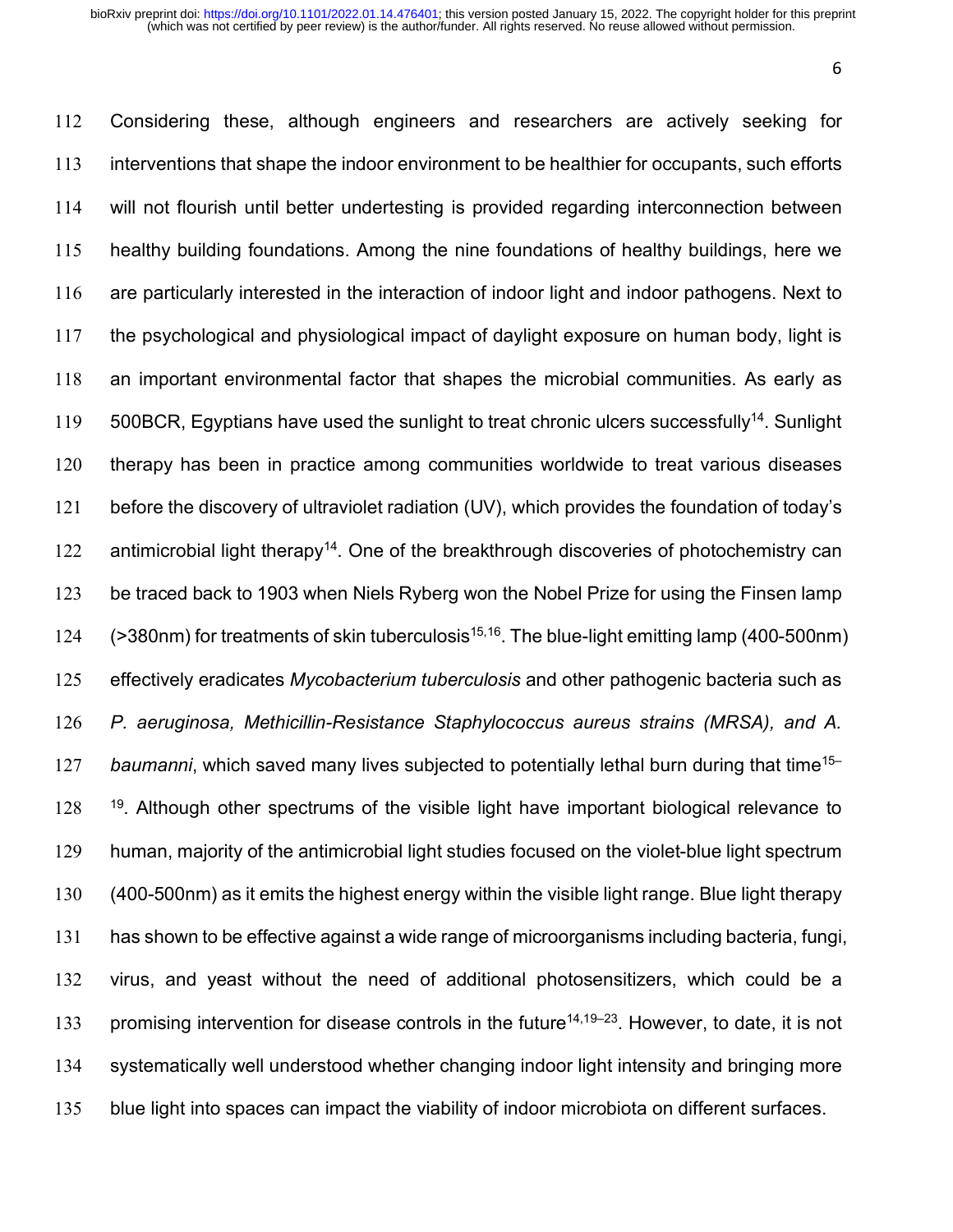To partially fulfill these gaps, using a controlled living-lab set-up, we investigated the effect of indoor daylight, modulated by electrochromic (EC) window, on the growth rate and viability of four important surface borne pathogenic bacteria *MRSA, P. aeruginosa, K. pneumoniae* and *E. coli,* as well as three indoor pathogenic fungal species *Stachybotrys chartarum, Aspergillus fumigatus,* and *Aspergillus versicolor* on different surface materials. Indoor light exposed groups were compared with window and blind conditions to evaluate 142 the indoor light effects.

#### **2 METHODS**

#### 2.1 Experimental chamber setup

 All experiments were performed inside a controlled mini-living lab set-up. EC smart windows glass were installed on the chamber panels (Figure 1A). All glasses contain electrochromic coating, allowing window tints to be manually controlled. A custom solar simulator (Sciencetech) consisting of a xenon arc lamp and a series of optical filters used to illuminate the inside of the chamber with simulated sunlight with the light spectrum of natural sunlight (Figure 1A). Indoor daylight levels were controlled by EC window tints, with EC window- Clear (60% light transmission) and EC window- Tinted (1% light transmission) tested in this study. EC window-Tinted showed excellent glare control and had similar light intensity as the Blinds condition. Temperature and relative humidity inside 154 the chamber were maintained within a narrow range for testing, specifically 24.7± 1°C and  $42 \pm 3\%$ , respectively.

- 2.2 Strains and media preparation
- Bacteria: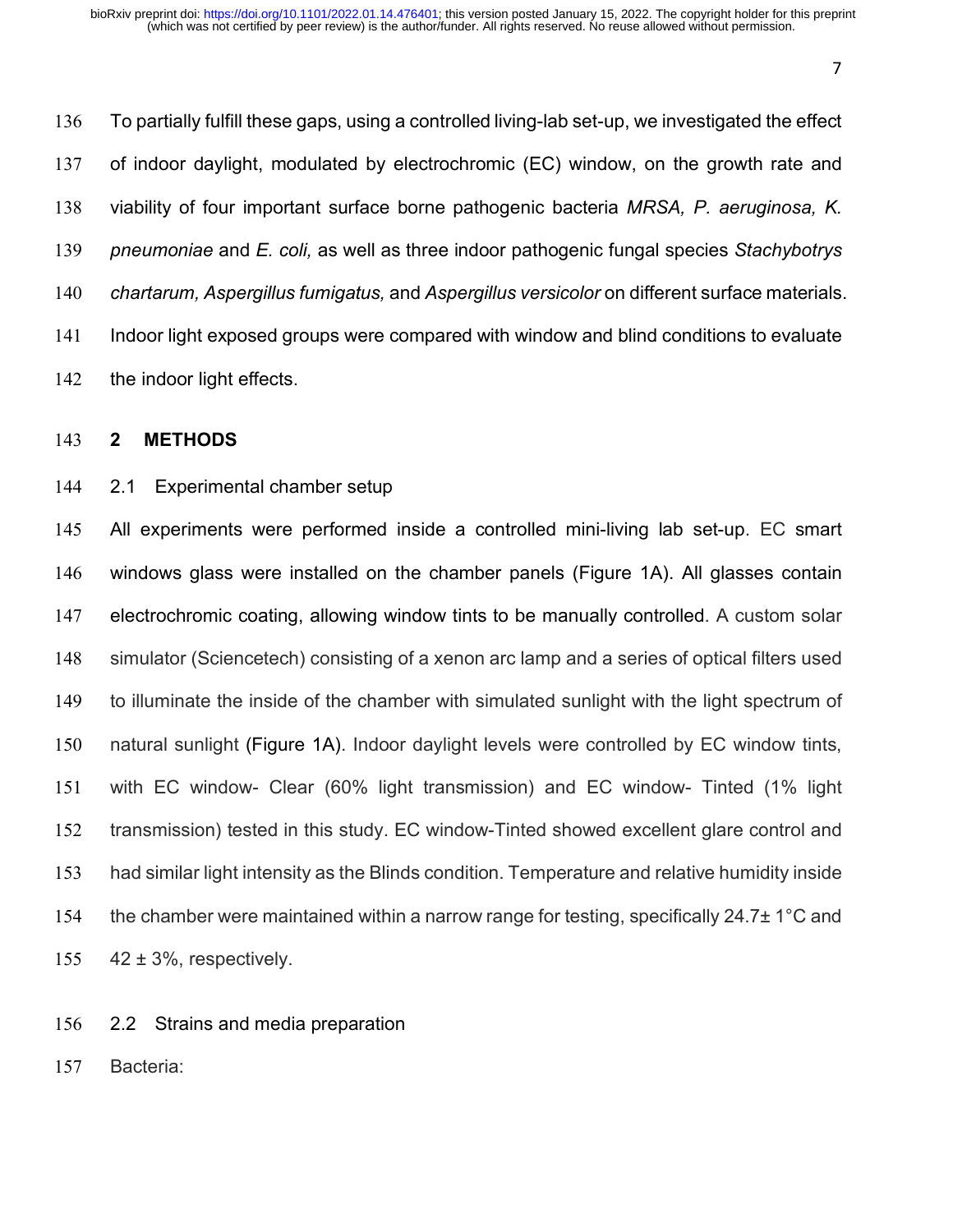The selected bacteria and fungi strains were purchased from the American Type Culture Collection (ATCC) as follows: *Methicillin-resistant staphylococcus aureus (MRSA; ATCC 6538), Pseudomonas aeruginosa (strain Boston 41501; ATCC 27853), Escherichia coli (ATCC 11229), and Klebsiella pneumoniae (ATCC 1352).*

 *MRSA* and *P. aeruginosa* were seeded in sterile Tryptic Soy Broth (TSB, BD Diagnostic) 163 and *K. pneumonias and E. coli* were seeded in sterile Difco™ Nutrient Broth (Fisher Scientific) and incubated at 37°C degree overnight prior to each experiment. Bacterial cell 165 density was adjusted to approximately  $1x10<sup>5</sup>$  cells per ml based on the optical density 166 reading at 600nm  $(OD_{600})$ .

Fungi:

 Fungal species tested in this study were *Aspergillus fumigatus (ATCC 1022), Aspergillus versicolor (ATCC 11730) and Stachybotrys chartarum (ATCC 201867)*. All species were 170 grown on Potato Dextrose Agar (PDA) (Difco™ Fisher) at 25°C. Spores were extracted from agar plates by flooding method with 10ml of autoclaved distilled water several times 172 and stored at 4°C. Spore density for each fungal species were enumerated by an automated cell counter (Countness3, ThermoFisher) and aqueous fungal suspension with 174 a concentration of  $1x10<sup>4</sup>$  spores per ml was prepared.

 2.3 Indoor daylight effect on the growth rate of indoor bacteria and fungi using high nutrient agar plates This part was designed to mimic conditions where pathogens have access to high amount of nutrients (here we used agar) and they could actively grow. For bacteria, agar plates (n=3 per bacterial species per light condition) were inoculated with known bacterial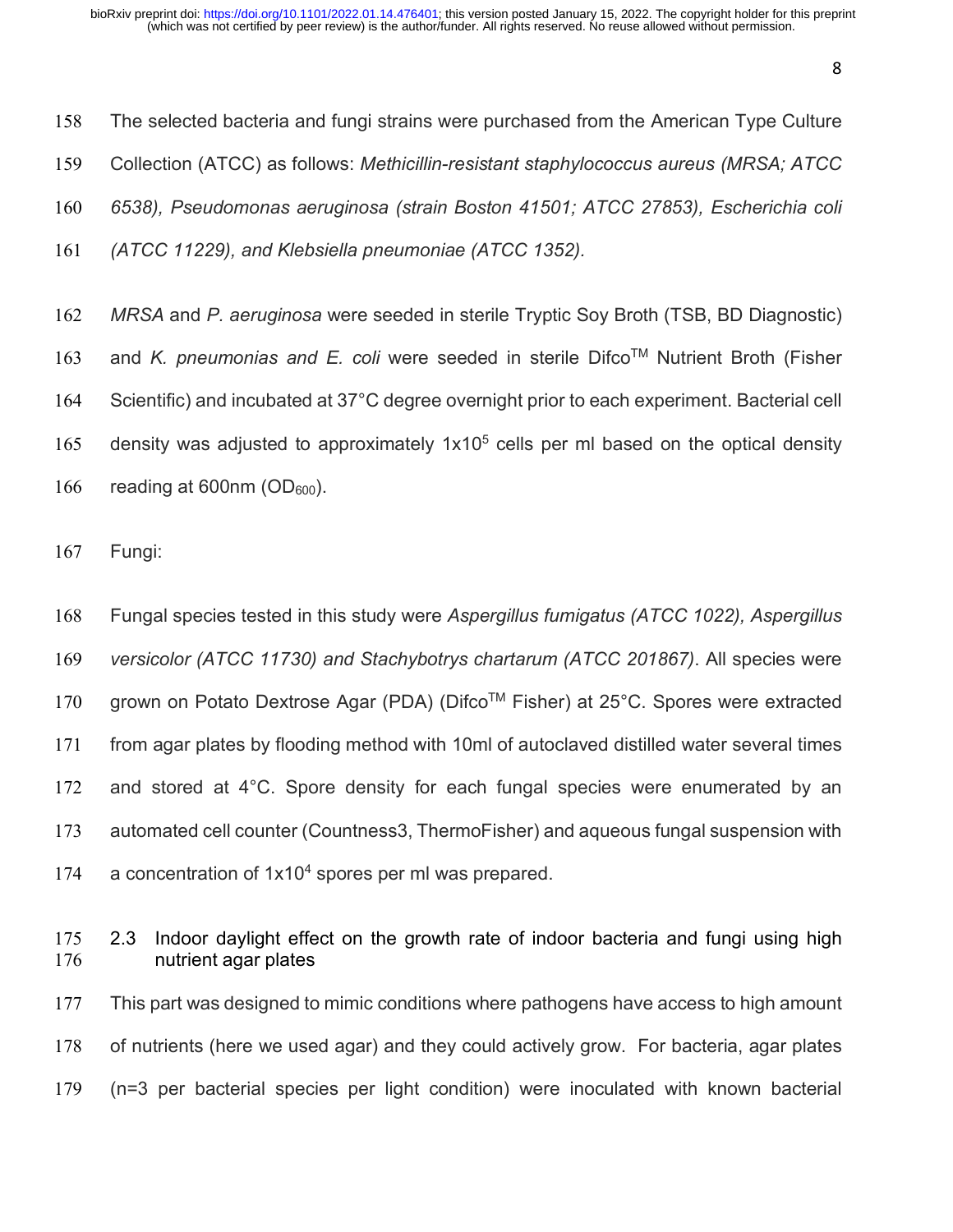| concentration and placed inside the environmental chamber for indoor daylight exposure           |
|--------------------------------------------------------------------------------------------------|
| of 24 hours ( $T = 24.3^{\circ}$ C, RH = 41%; Suppl Fig1A). Colonies forming units (CFU) on each |
| plate were then counted. Negative controls (n=3 per bacterial species per light condition)       |
| were inoculated plates kept in the dark at 25°C (no indoor light exposure).                      |
|                                                                                                  |
| Similarly, PDA plates (n=3 for each fungal species) were inoculated with known                   |
| concentration of fungal spores and exposed to the indoor daylight for 72 hours ( $T =$           |
| 25.2°C, RH = 42; Suppl Fig1A). Area of fungi mycelium growth on each plate was then              |
| measured to assess the light effects. Negative controls (n=3 per fungal species per light        |
| condition) were inoculated plates kept in dark at 25°C (no indoor light exposure).               |
|                                                                                                  |
| Both bacteria CFU and area of mycelium growth on each plate were processed through               |
| semi-automated image analysis (NIH, ImageJ) for quantitative assessment. Workflow can            |
|                                                                                                  |

 be found in Suppl Fig 1A, Suppl Fig 2A. Bacterial and fungal growth rate (CFU per ml or area of mycelium) at EC window (both clear and tinted) were compared with Blinds individually. Percentage of growth rate reduction was calculated with Equation 1. Results were summarized in Table 1.

Equation 1

EC window (Clear or Tinted) − Blinds Blinds 195 Equation 1  $\frac{25 \text{ miles}}{100 \text{ miles}} \times 100\%$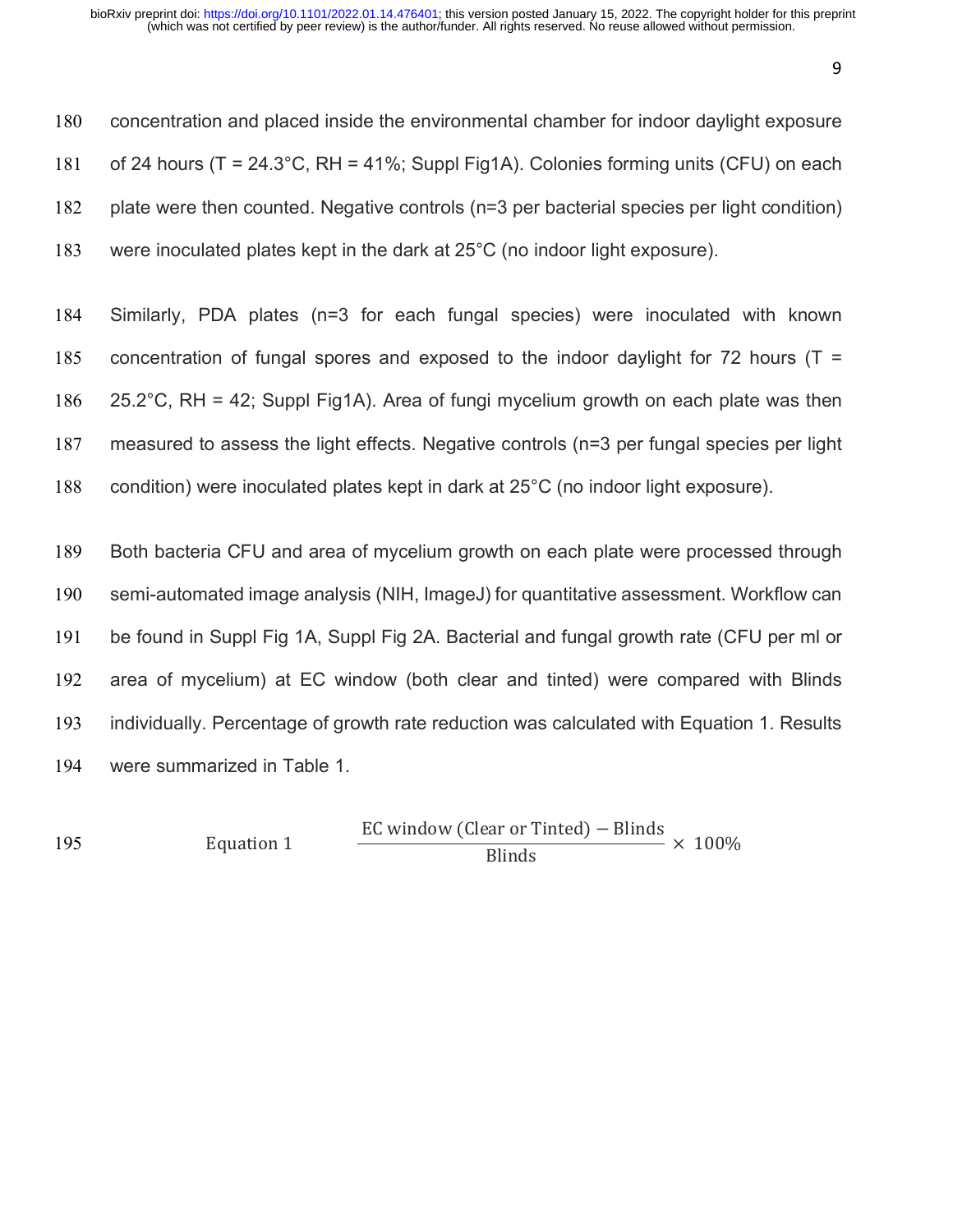2.4 Indoor daylight effect on the viability of indoor bacteria and fungi using low nutrient surface materials.

 This part was designed to mimic conditions where pathogens do not access to high amount of nutrients, and they could not actively grow. Specifically, the indoor daylight effect on bacteria and fungi on inanimate surfaces were assessed by inoculation of known concentration of species on selected indoor surface materials: polystyrene (PS), polyvinyl chloride (PVC) fabric, and glass. All materials were autoclaved and performed with 203 triplicates for each tested species.

204 For bacterial, 2ml of the bacterial suspension  $(10<sup>5</sup>$  cell/ml) were placed onto the sterile tested surface material (PS, PVC fabric, Glass) and placed inside the chamber for indoor 206 daylight exposure of 24 hours ( $T = 24.3$ °C, RH = 42; Suppl Fig 1B). After exposure, bacteria from each sample were serially diluted and plated onto the agar plate (Tryptic Soy Agar for *MERS* and *P. aeruginosa;* Nutrient Agar for *E. coli and K. pneumoniae).* The plates were then incubated at 37°C overnight and the CFU were counted. Negative controls (n=3 per fungal species per light condition) were inoculated plates kept in dark a 211 25°C (no indoor light exposure). Positive controls were inoculated agar plates kept at 37°C incubator.

 For fungi, similar procedures were done with minor modifications: 3ml of aqueous fungal 214 suspension with a concentration of  $1x10<sup>4</sup>$  spores/ml were placed on the three tested surface materials, placed inside the environmental chamber, and exposed to indoor 216 daylight for 72 hours (T = 24.7°C, RH = 41%; Suppl Fig 1B). After exposure, samples were 217 inoculated onto the PDA and incubated at 25<sup>°</sup>C.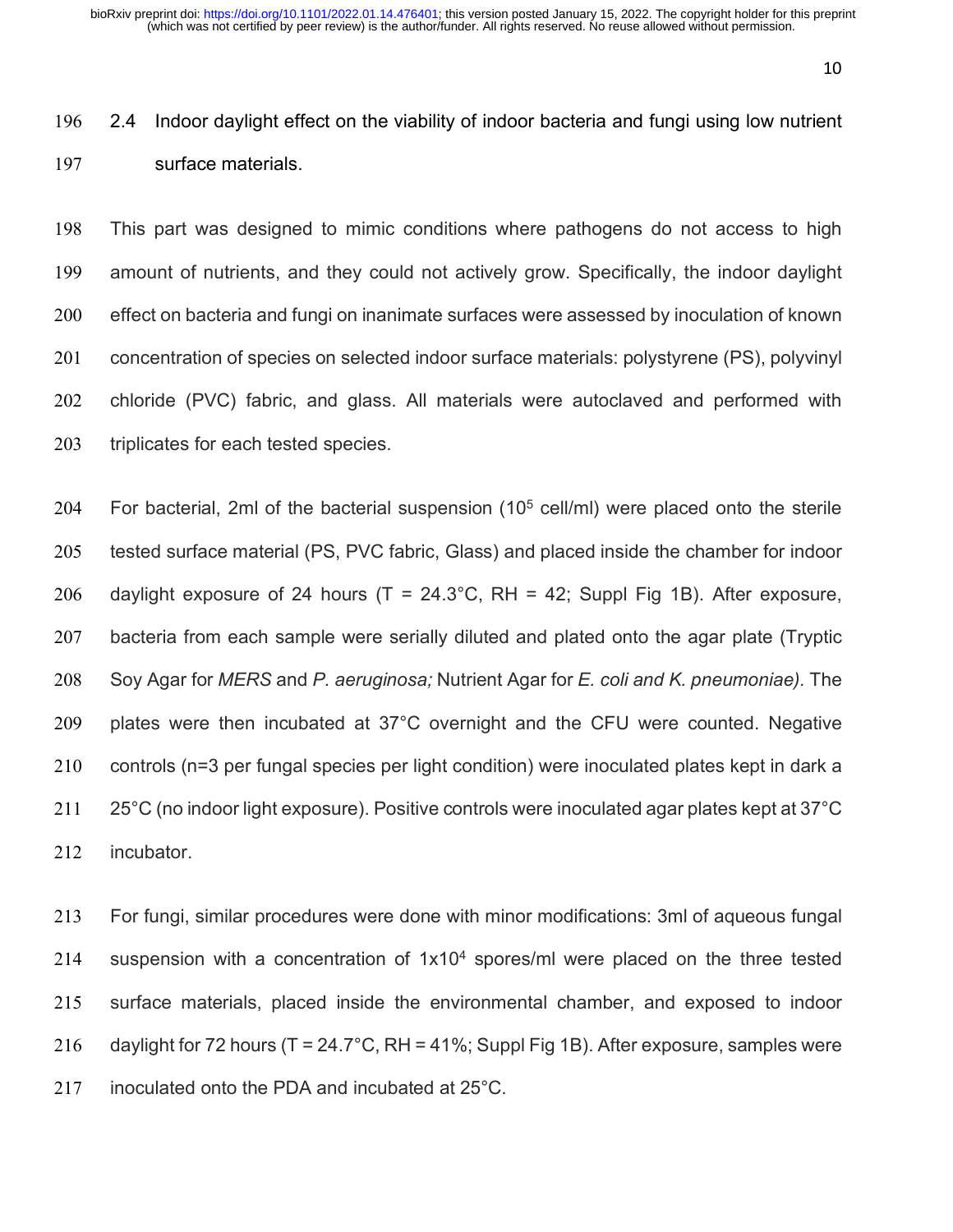After incubation, the bacteria CFU and area of fungal mycelium growth of each sample were quantified using ImageJ software. The workflow for nutrient poor experiment was included in the supplemental materials (Suppl Fig 1B, Suppl Fig 2A).

 Bacteria and fungi viability reduction were also calculated for each material by comparing 222 the EC window condition (Clear and Tinted) and Blinds. Percentage of reduction was calculated with Equation 1 and summarized in Table 2.

2.5 Statistical analysis

225 All statistical analysis were conducted using statistical software base R 4.0.5 and all tests were given 5% risk and visualization were carried out using GraphPad Prism version 7.0a (Graph Pad Software, Inc, USA). Normality of data sets were assessed using the Shapiro- Wilk test. Homogeneity of variance was assessed using either Bartlette's test or Levnene's test depending on the normality.

 For analysis of indoor light effect on bacteria and fungi growth rate on high nutrient agar plates, One-Way ANOVA followed by Bonferroni post-hoc test were used to compare between Blinds and EC windows (Clear and Tinted) since all our data followed Gaussian distribution (Shapiro-Wilk: *P>*0.05). Welch-corrected ANOVA was performed if equal variance assumption was not met (Bartlette's test *P>*0.05), followed by Games Howell post-hoc test.

 For analysis of indoor light effect on the viability of bacteria and fungi on low nutrient surfaces, Two-Way ANOVA was used to analyze the effect of light and material type if data was normally distributed (Shapiro-Wilk: *P>*0.05), followed by TukeyHSD test to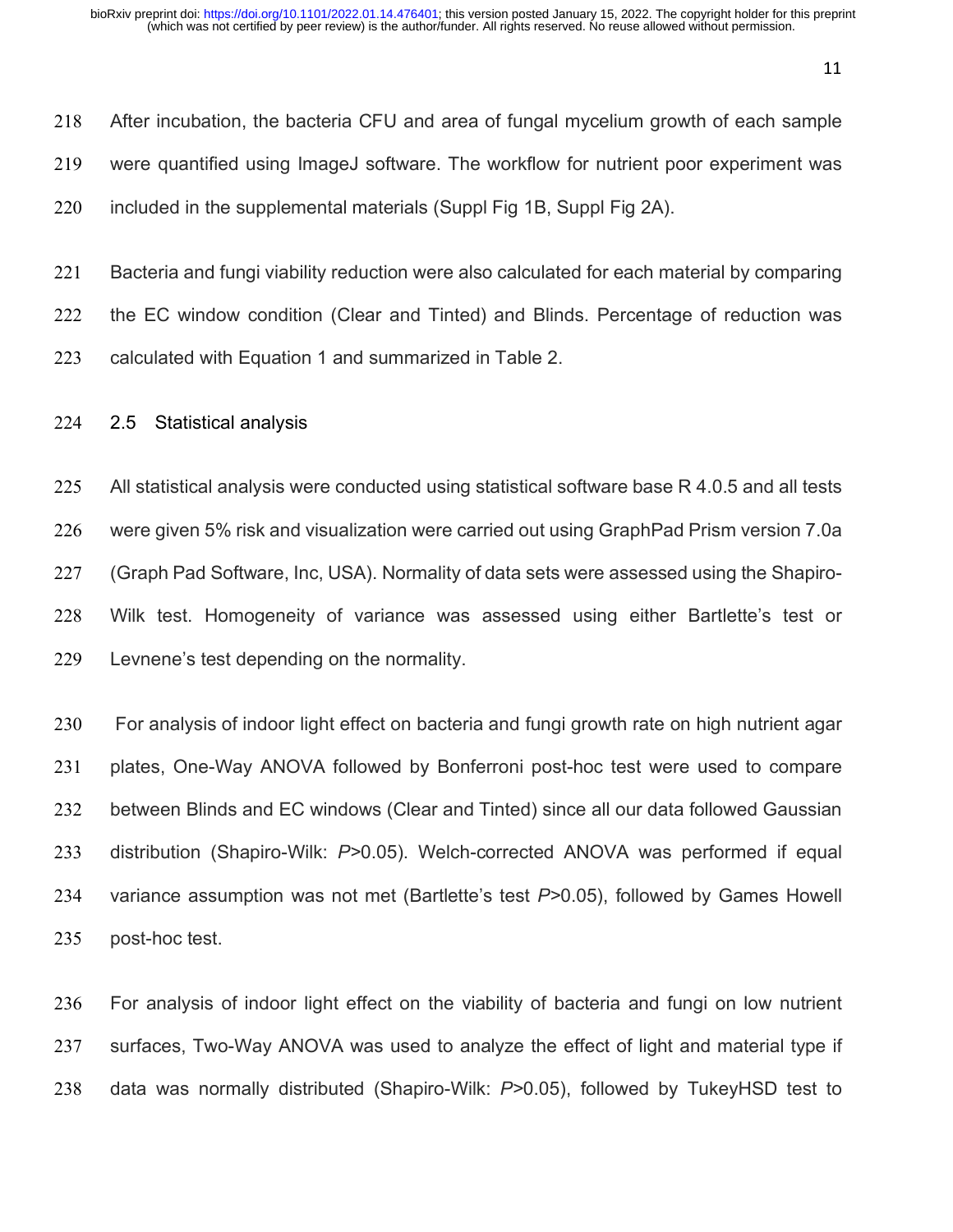compare Blinds with EC window condition. Kruskal Wallis test was used if data failed the normality test (Shapiro-Wilk: *P>*0.05), followed by Bonferroni post-hoc test. Results with *P<*0.05 were considered statistically significant and shown in Figure2, Table 1 and Table 2.

#### **3 RESULTS**

 We developed a mini-living lab with electrochromic (EC) windows (Figure 1A); bacteria and fungi were placed on different surfaces and exposed to indoor daylight at different EC window tints inside the environmental chamber. For each experiment, the environmental 247 chamber's temperature and relative humidity (RH) were kept between 24.7°C  $\pm$  1°C and  $42\% \pm 3\%$ , respectively (Figure 1B).

 Indoor daylight was controlled by different EC window tints, corresponding to 60% light transmission (EC Window-Clear) and 1% light transmission (EC Window-Tinted). Light conditions at each window tint were shown in Figure 1B. The reference condition was 1% openness blackout roller shades that fully cover the top chamber glass in its clear state. Focusing on indoor daylight intensity, results showed that EC window at its clear state 254 have an average light intensity of  $29x10<sup>3</sup>$  (lx), which was much higher than tinted EC window and Blinds (880 and 526 (lx), Figure 1C). In additions, while the tinted EC windows and blind conditions both let in 1% of light, the tinted windows preferentially let in shorter wavelength, higher energy daylight (400 - 500 nm; Figure 1D) while conditions with blinds let in higher wavelength, shorter energy daylight (550 - 650 nm; Figure 1D).

3.1 Indoor daylight effect on bacterial and fungal growth rate on high nutrient agar plates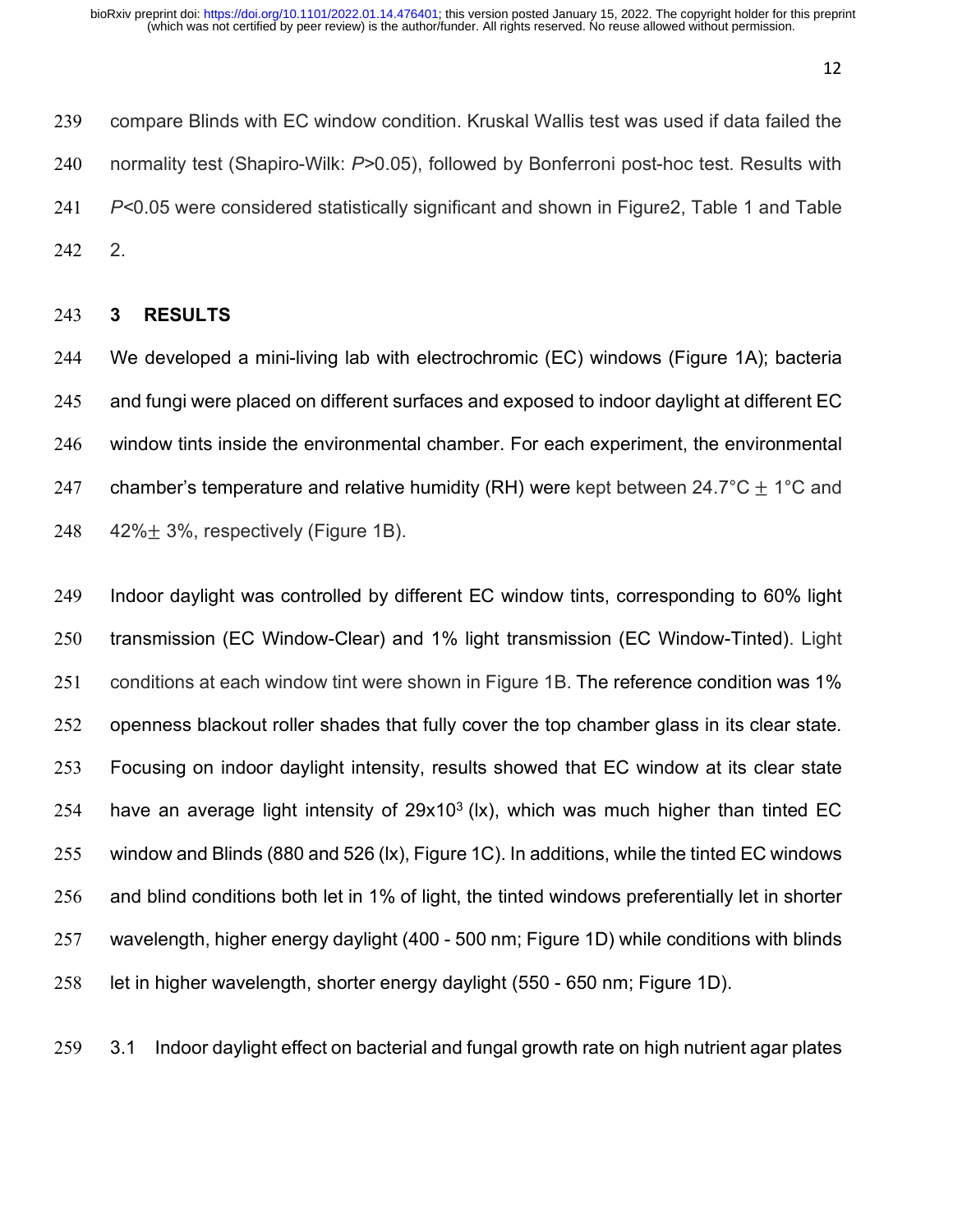To investigate the effect of indoor daylight, with different intensity and spectrum in response to window settings, on bacterial and fungal growth rate, microorganisms were 262 cultured on high nutrient agar plates and exposed to different daylight conditions for 24 hours (bacteria) and 72 hours (fungi). Results showed that indoor daylight at EC window– Clear condition significantly reduced the viability and growth rate of all tested bacteria and fungi (One-way ANOVA; p-value < 0.05). Table 1 showed the percentage of reduction of bacteria CFU per ml and fungal area of mycelium by the two tested indoor daylight conditions compared to blinds. All tested bacteria viability were reduced more than 98% by indoor daylight in the EC Window – Clear condition and fungi mycelium growth were reduced more than 86% (Table 1) relative to blinds. The tinted condition significantly reduced the viability of *E. coli, K. pneumoniae* and *MRSA,* but not *P. aeruginosa.* The highest reduction was observed in *E. coli* and *MRSA,* in which the growth rate was reduced by 100% in both daylight conditions compared to blinds (Table1). Lowest reduction was observed in *P. aeruginosa,* which the growth rate was reduced by 41% at tinted condition.

 For fungi, analysis showed significant reduction in fungal growth rate when exposed to high intensity of indoor light where windows were not tinted and blind was not present (EC Window-Clear). Under low indoor light intensity condition, results showed fungal growth rate reduction, but not statically significant when exposed to daylight through the tinted EC windows compared to blinds; 42.5% reduction for *S. chartarum,* 27% reduction for *A. fumigatus,* and 26% reduction for *A. versicolor* (Table 1, Figure 2B).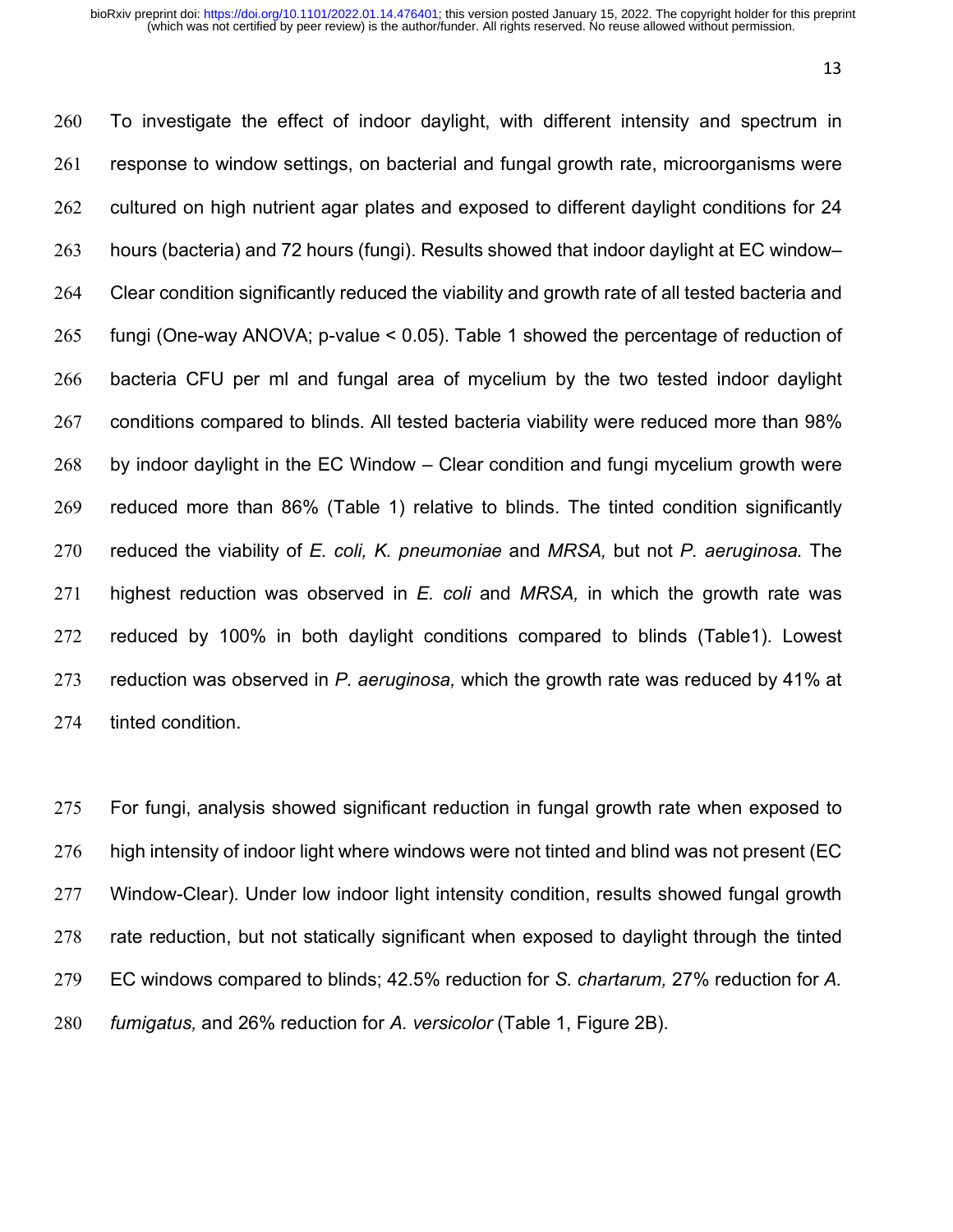# 3.2 Indoor daylight effect on bacteria and fungi viability on low-nutrient surface materials

 To examine the effect of daylight when bacteria and fungi were placed on different indoor surface materials, the tested microbes were placed on PS, PVC fabric, and glass for 24 hours (bacteria) and 72 hours (fungi).

 The results showed that majority of bacterial and fungal species were highly viable when windows had blinds; while lower viability was mostly detected when EC Window were present (Figure 3), either viability reduced in response to higher indoor intensity under EC Window - Clear condition or presence of blue light spectrum under EC Window - Tinted condition. However, the extent of indoor light effect also depends on type of surface materials as well as type of species applied (factors interaction). For example, focusing on bacteria, *E. coli*, as a gram-negative bacteria, its growth rate was significantly reduced under both EC Window - Clear and EC Window-Tinted condition on PVC fabric (Turkey 293 HSD p-value =  $0.015$  and p-value =  $0.037$ , respectively). However, on glass surfaces, significant growth rate reduction was only observed under EC Window-Tinted condition (Turkey HSD; p-value = 0.022). No significant reduction was observed when *E.coli* was on PS (Table 2A). In contrast, viability of *MRSA*, as a gram-positive bacteria, was higher under blind condition, especially when they were on glass materials (EC Window-Clear: 100% reduction; Pairwise t-test with Bonferroni correction; p-value = 0.028, Table 2C). Interestingly, EC window conditions in its clear state reduced the viability of *MRSA* by 95.5% and 100% on PS and glass, respectively, and tinted condition reduced *MRSA* by 100% on PVC fabric (Table 2).

 Viability of fungal pathogens was mostly reduced in response to higher indoor light intensity under EC - Clear condition, especially when they were on PS; 57 % reduction for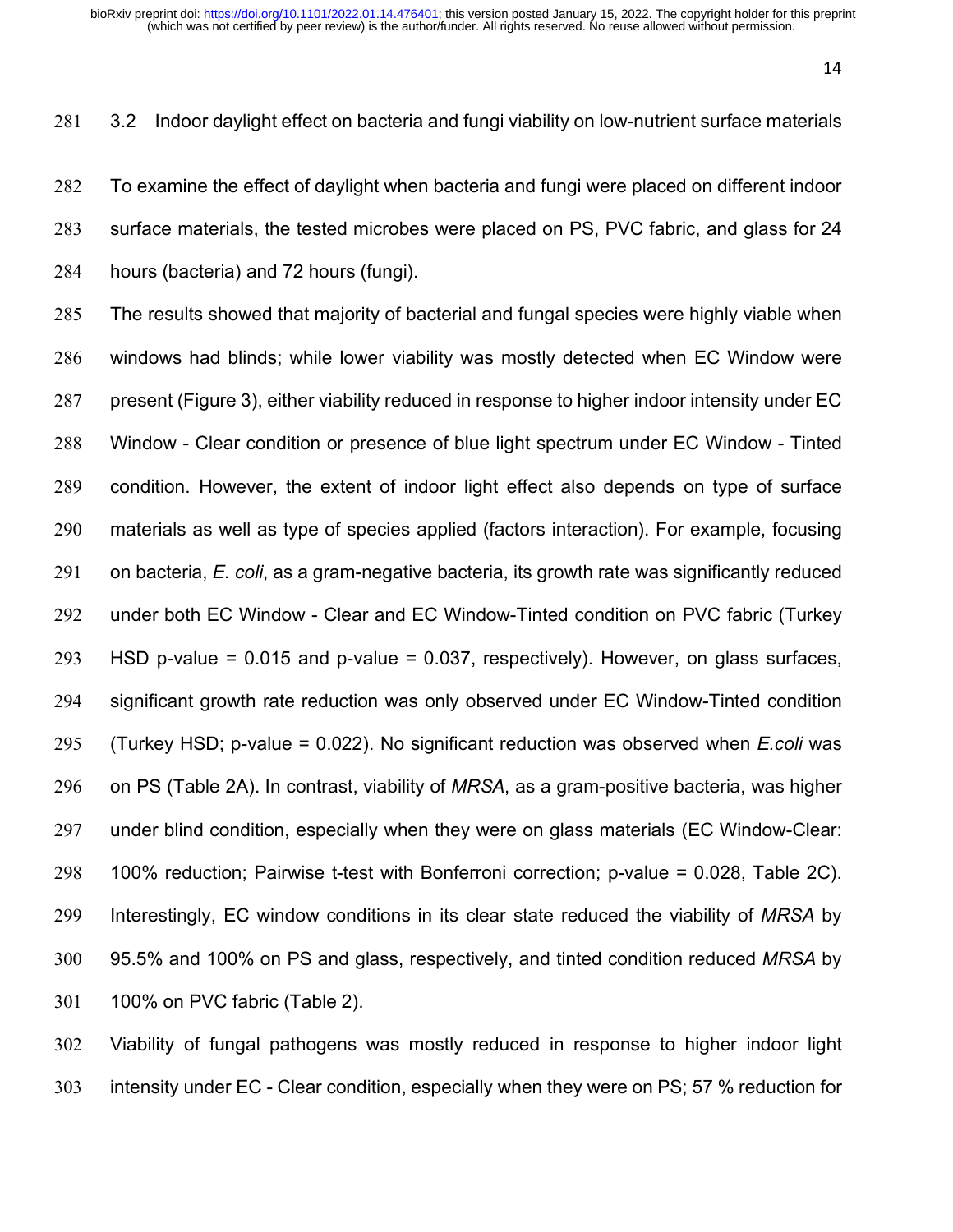*A. fumigatus* and 55 % reduction for *A. versicolor*, (Turkey HSD; p-value = 0.005 and 0.003 respectively (Figure 3 and Table 2A). EC Window– Tinted condition also reduced viability of *A. fumigatus* and *A. versicolor* on PS materials, but to a lesser degree (27% to 23%, respectively). In contrast, EC window (both Clear and Tinted state) reduced the viability of *S. chartarum* on PVC materials but did not reach a statical significance (Figure 3 and Table 2B)*;* EC Window – Clear achieved a 60% viability reduction and EC Window  $310 -$  Tinted achieved 39% reduction (Two-Way ANOVA; p – value = 0.056).

#### **4 DISCUSSION**

 Since indoor daylight and indoor microbiomes both have important relevance to occupant health, it is worth investigating their interactions. Our work indicates that indoor daylight modulated by the EC smart window can significantly reduce the viability and growth rate of pathogenic bacteria and fungi, especially when nutrients are available for active growth, mainly due to exposure to shorter wavelength and higher energy spectrum indoor light for bacterial pathogens. Interestingly, fungi mycelium growth and viability were more affected by light intensities rather than light spectrum, where light effect were mostly seen at EC-window-Clear condition when highest daylight intensities were transmitted.

 Specifically**,** we found that the growth rate of all tested pathogenic bacteria on high nutrient condition were significantly reduced by daylight in both EC Window-Clear and EC Window-Tinted conditions. The results were expected since significant amount of high energy blue light (400-500nm) were transmitted through EC window tints relative to blinds, despite the tinted condition and blinds both having 1% overall light transmission. The bactericidal effect of blue light at 400-500nm have been extensively reported in many 326 papers<sup>21,23,39–43</sup>. Bacteria employs different types of photosensitizers for blue light sensing,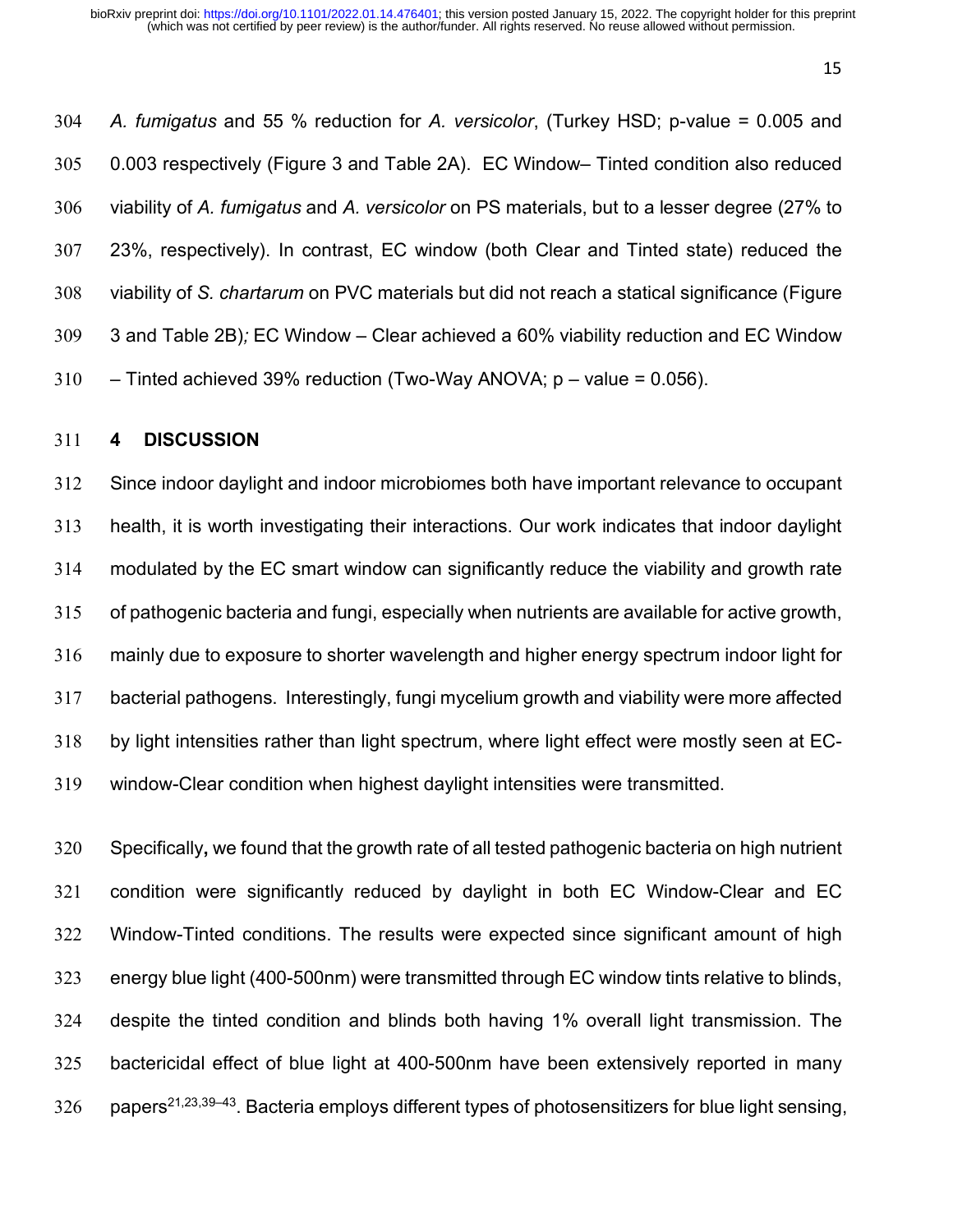327 with some commonly found examples being flavins, porphyrins and NADH $^{21}$ . The 328 absorption efficiency of cytochromes directly determines the effectiveness of antimicrobial 329 blue light, which various between each species at the range of 400-500nm. Exposure of 330 blue light at this range excites the cytochromes and induces a cascade of oxygen 331 dependent photoexcitation reactions<sup>40,41</sup>. The generated Reactive Oxygen Species (ROS) 332 can cause substantial oxidative damages, disrupt cellular functions and lead to cell death 333 if accumulates in cells<sup>16,20,23,39,41</sup>.

 Likewise, reduction of fungi mycelium growth by indoor daylight in the EC Window-Clear 335 condition was also expected as fungi light response has long been understood<sup>44,45</sup>. Blue light response has been well-described in several *Aspergillus* species, which agreed with our finding that continuous white light and blue light exposure inhibits conidia germination 338 and fungi mycelium growth<sup>22,46,47</sup>. However, daylight in the EC Window-Tinted condition did not significantly reduce the fungal mycelium growth. Unlike bacteria that uses cytochromes, blue light sensing in fungi involves the white-collar complex (WCC) which is 341 not affected by its absorption efficiencies<sup>48</sup>. Secondly, fungi are known to produce 342 pigments as first line of defense to photoinactivation<sup>49,50</sup>. Melanin is one of the photoprotective pigments that are found in many fungi species. The hydrophobic pigment serves as a scavenger for ROS and reactive nitrogen species (RNS) to protect the cells, 345 which are important for UV and visible light protection in fungi<sup>49,51</sup>. 1,8- dihydroxynaphthalene (DHN) melanin are found in the conidia of *Aspergillus,* which is 347 responsible for the gray-greenish color of the mycelium<sup>50</sup>. Multiple light defense mechanisms make fungi more resistant to indoor light compared to bacteria, thus higher doses of antimicrobial blue light (400-500nm) are needed for reducing fungal mycelium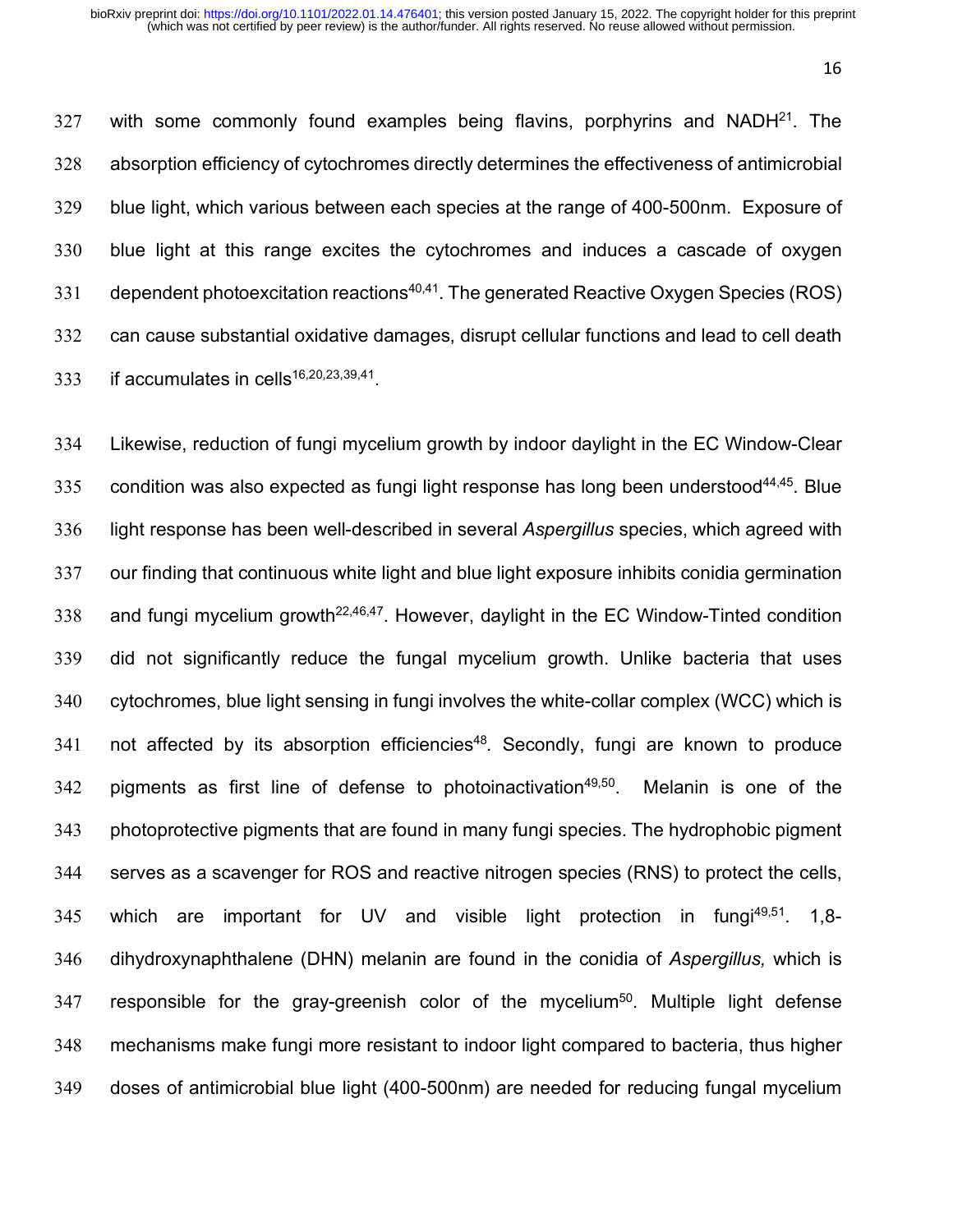growth. As daylight in the EC-Tinted condition shows much lower blue light intensity than the EC Window-Clear condition, it is not surprising that daylight in this condition (EC- Tinted) did not have a significantly potent effect on fungi growth. Studies have found that 353 the impact of blue light is often at much higher light intensities<sup>22,46,52</sup>. Hatakeyama et.al (2017) exposed *Aspergillus oryzae* culture on high nutrient agar plates to continuous blue light at 430nm, and found that the fungal mycelium growth and number of fungal conidia 356 were significantly decreased compared to those grew in the dark<sup>52</sup>. Note that the blue light 357 intensity used in their study (94 $\mu$ mol m<sup>-2</sup> s<sup>-2</sup> for both) is much higher than our study (5W/  $\text{m}^2$  for the EC Window- Tinted condition). Nevertheless, light still plays a critical role in regulating fungal biological activities, including conidial germination rate, sexual development and circadian rhythm, and thus should be taken into consideration for fungal 361 disease transmission $45,46,48,53$ .

 We also investigated the effect of indoor daylight on the viability of bacteria and fungi under low nutrient condition using different surfaces materials: polystyrene (PS), polyvinyl chloride (PVC) fabric and glass. Our results showed that bacteria and fungi microbial viability were significantly lower on PVC fabric compared to glass and PS. This could be explained by the materials properties, as porous material (PVC fabric) entraps microorganisms within the matrix hence less viability bacteria were recovered compared 368 to those on non-porous surfaces<sup>30,54</sup>. Another explanation of the low bacteria viability on PVC fabric could be the presence of chemical dye. Industrial textile often employed chemical agents and coatings that have known antimicrobial properties, which targets a wide range of microorganisms including bacteria, fungi and virus<sup>55</sup>. These type of fabrics are frequently used in high traffic built environments such as hotels and hospitals, where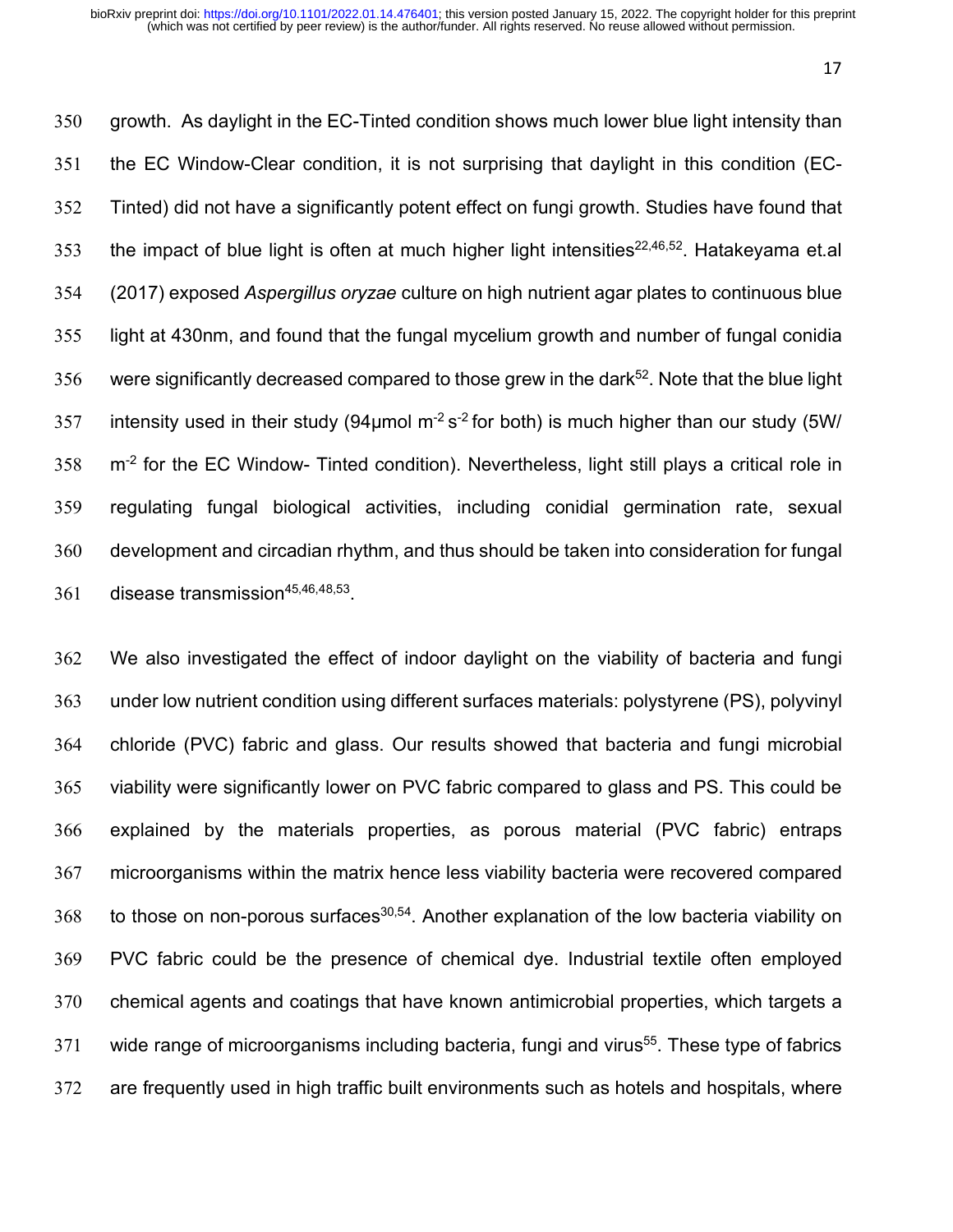materials such as towels, curtains, and carpets could all potentially serve as fomites that facilitate disease transmission<sup>55</sup>. However, we are not aware of any antibacterial agents on the PVC blind material tested in this study.

 Our study also found that gram-positive bacteria (*MRSA)* were more susceptible to indoor daylight than gram-negative bacteria**.** As mentioned in the previous section, the type of porphyrins employed by the bacteria for blue-light sensing determine the photoinactivation 379 efficiency, which varies at the strain levels<sup>23</sup>. The predominant porphyrin produced in *S. aureus* is coproporphyrin. In contrast, various types of porphyrins are found in gram- negative bacteria<sup>23</sup>. This could also explain the variability in blue light effectiveness between the bacterial species. Several studies have also reported the higher blue light 383 susceptibility of gram-positive bacteria than gram-negative bacteria<sup>20,23</sup>, though contradictory findings were also reported: Guffey & Wilborn (2007) found that gram- positive bacteria (*S. aureus)* were more resistant to blue light inhibition than gram- negative bacteria (*P. aeruginosa*), which could be due to different experimental designs (starting concentration, exposure time, blue light intensity) and different bacterial strains 388 used in the study<sup>56</sup>. Further investigations are needed to explain the contradictory findings between studies.

 For fungi viability testing on different surface materials, significant fungal viability reductions were only observed on *A. fumigatus* on PS in both EC Window conditions. No light effects were found on glass for any of the three tested fungi species. Although fungi blue light studies are relatively sparse compared to bacteria, some assumptions can be made based on the characteristics of the fungi: Fungi in genus *Aspergillus* contains 395 filamentous hyphae and conidia that are highly hydrophobic<sup>51,57</sup>. The shape and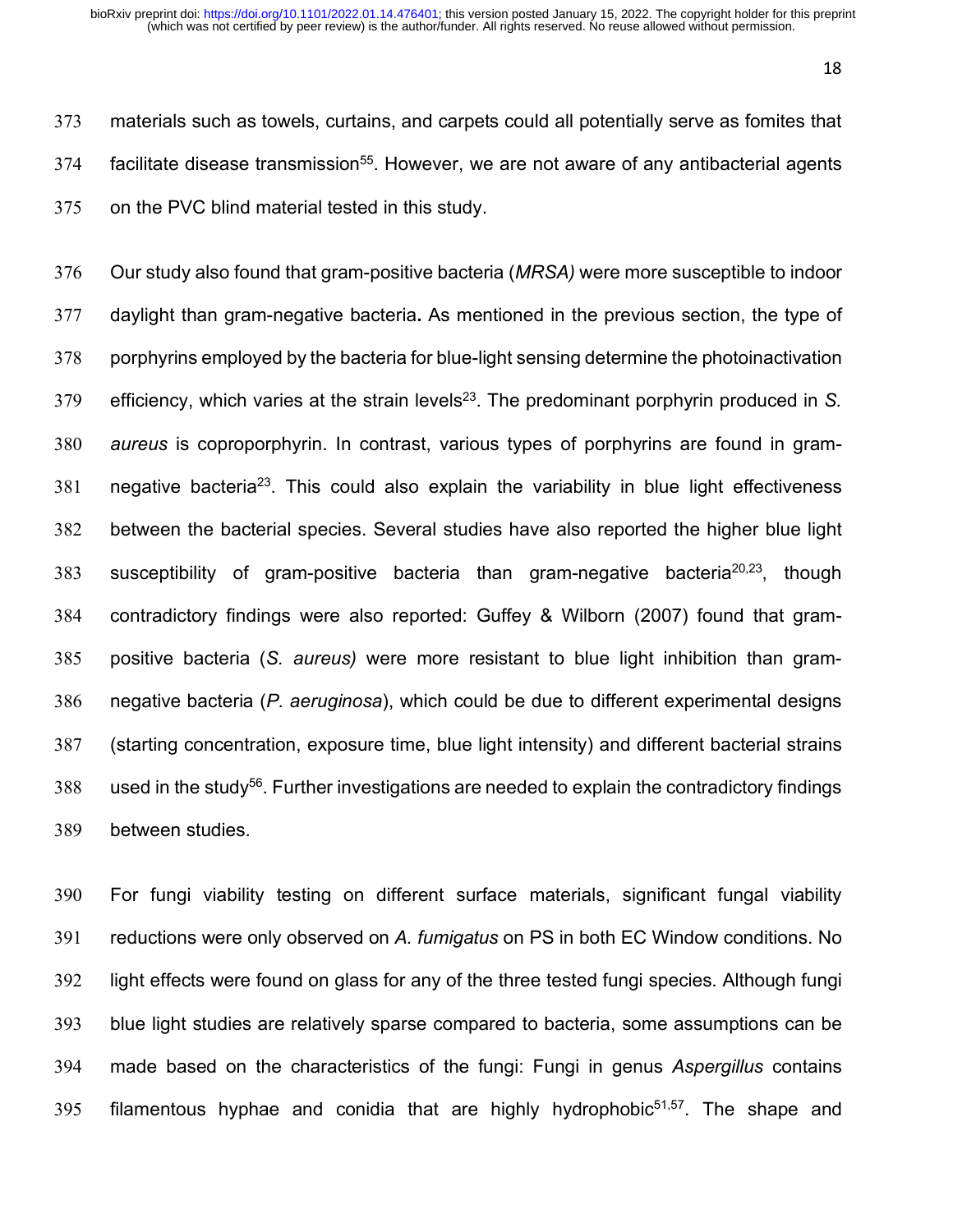properties of fungal spores various between species, and the chemistry and physiochemistry of surface materials also influence conidial binding ability hence affecting 398 the indoor daylight effect<sup>58</sup>. We also did not detect any significant indoor daylight effects on *S. chartarum,* which is in line with previous findings that *S. chartarum* has high light- resistance. A study by Green et.al (2005) found that ultraviolet germicidal irradiation (UVGI) at 265nm (144mJ cm-2 ) was not efficient to inactivate 90% of the *S. chartarum*  402 spores<sup>59</sup>. It should note that UVGI emits the highest energy among the UV spectrum, 403 which is much stronger than visible blue light<sup>59</sup>. Therefore, it is not surprising that indoor daylight used in this study was not efficient in reducing the viability of *S. chartarum*.

 Overall, this study provides important insights for fomite transmission and healthy building design for several reasons. Extensive studies have shown that pathogenic bacteria and fungi can persist on inanimate surfaces for prolonged period of time, leading to disease transmission<sup>30,60–62</sup>. Especially in healthcare settings, numerous healthcare-associated infections and outbreaks have been associated with patient's care items, ranging from personal items such as computer keyboard and tablets, to common high touch surfaces such as curtain, window, hand sanitizers dispensers, and medical devices such as, 412 medical chart and thermometers<sup>33</sup>. The three tested materials (plastic for PS, PVC fabric for textile, and glass) in this study are frequently used in building materials, furnishings and devices, which could serve as a reservoir for indoor pathogen that causes nosocomial infections<sup>63</sup>. Moreover, the selected bacteria and fungi are all pathogenic species that are known to cause nosocomial infections, with the exception of *S. chartarum* which are 417 known to produce various mycotoxins and often related to Sick Building Syndrome<sup>64</sup>. Additionally, among the tested bacteria pathogens, three (*MRSA, P. aeruginosa, K. pneumoniae)* of them belongs to EKSAPE pathogens which are biofilm-forming multidrug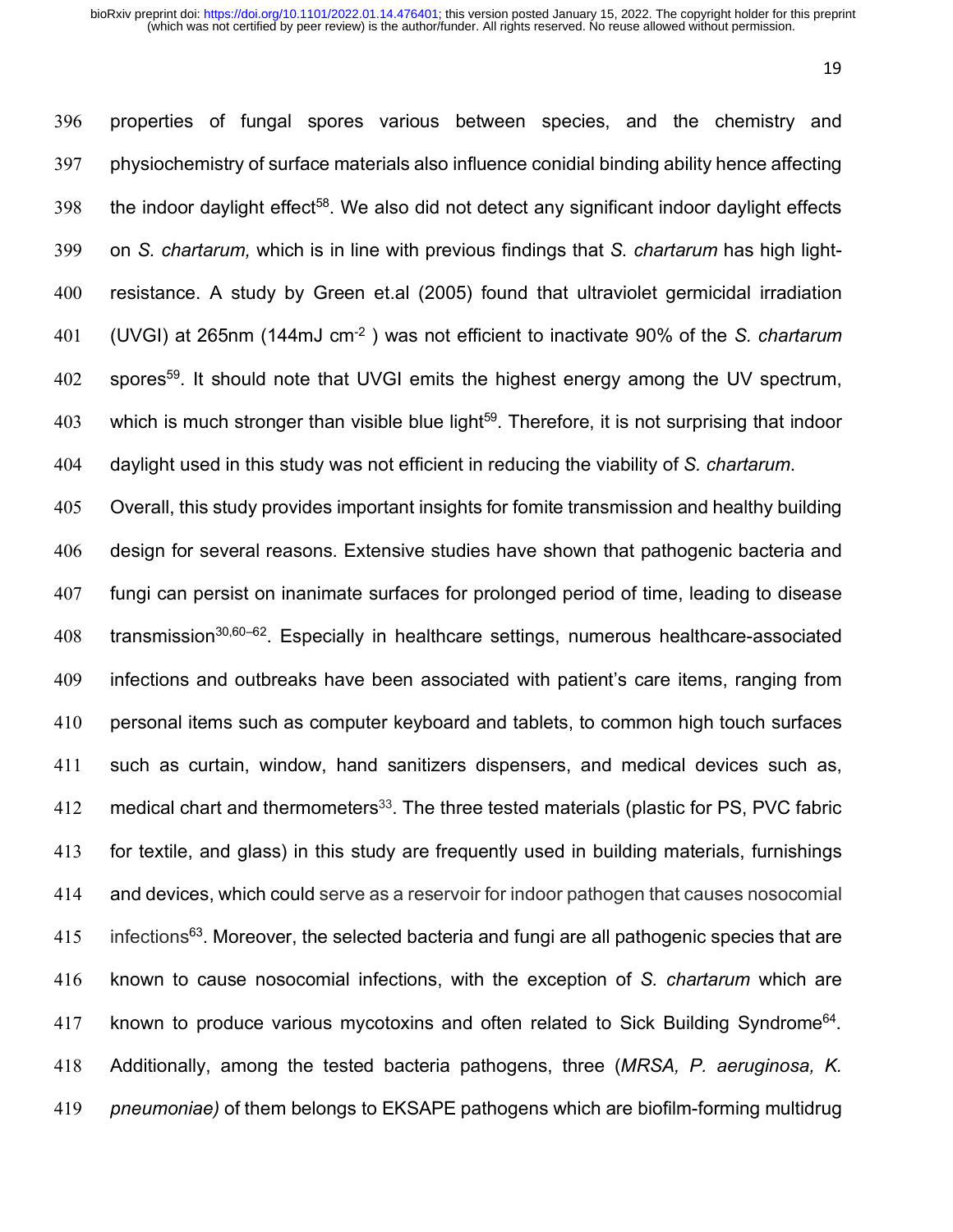resistant organisms. We tested more gram-negative bacteria as majority of the HAI outbreaks are associated with gram-negative rods bacteria such as the *P. aeruginosa, K.*  422 pneumoniae and *E. coli*, which are what we tested in this study<sup>33</sup>. This highlights the importance of our results as disinfections of antibiotic resistant pathogens are becoming 424 increasingly challenging, considering nearly every current antibiotics have been observed 425 with microbial resistance<sup>35</sup>. In addition to the potential influence on HAIs, daylight and access to views can shorten hospital length of stay, reduce pain medication use and improve overall patient experience, resulting in higher patient satisfaction ratings<sup>65,66</sup>. Patients are 47% more likely to choose a hospital room that has EC Windows than one that has blinds.

 However, it should note that hospitals are only one of the many types of built environments in the society. Fomite transmission and other indoor pathogens also presents in all indoor environments such as offices, schools, and homes where people spend significant amount of their time. Currently, many building elements are still far from optimized, with regular commercial windows being an example that transmits excessive glare and heats. 435 EC-window technology shows promising potentials to replace blind as the predominant glare control strategy, which previous studies have shown to improve cognitive function 437 and psychological health of the occupants<sup>4,7,13</sup>. This study further expands its potential in minimizing disease transmission, which could be implemented in various built environments for shaping healthy indoor microbiomes towards the occupants.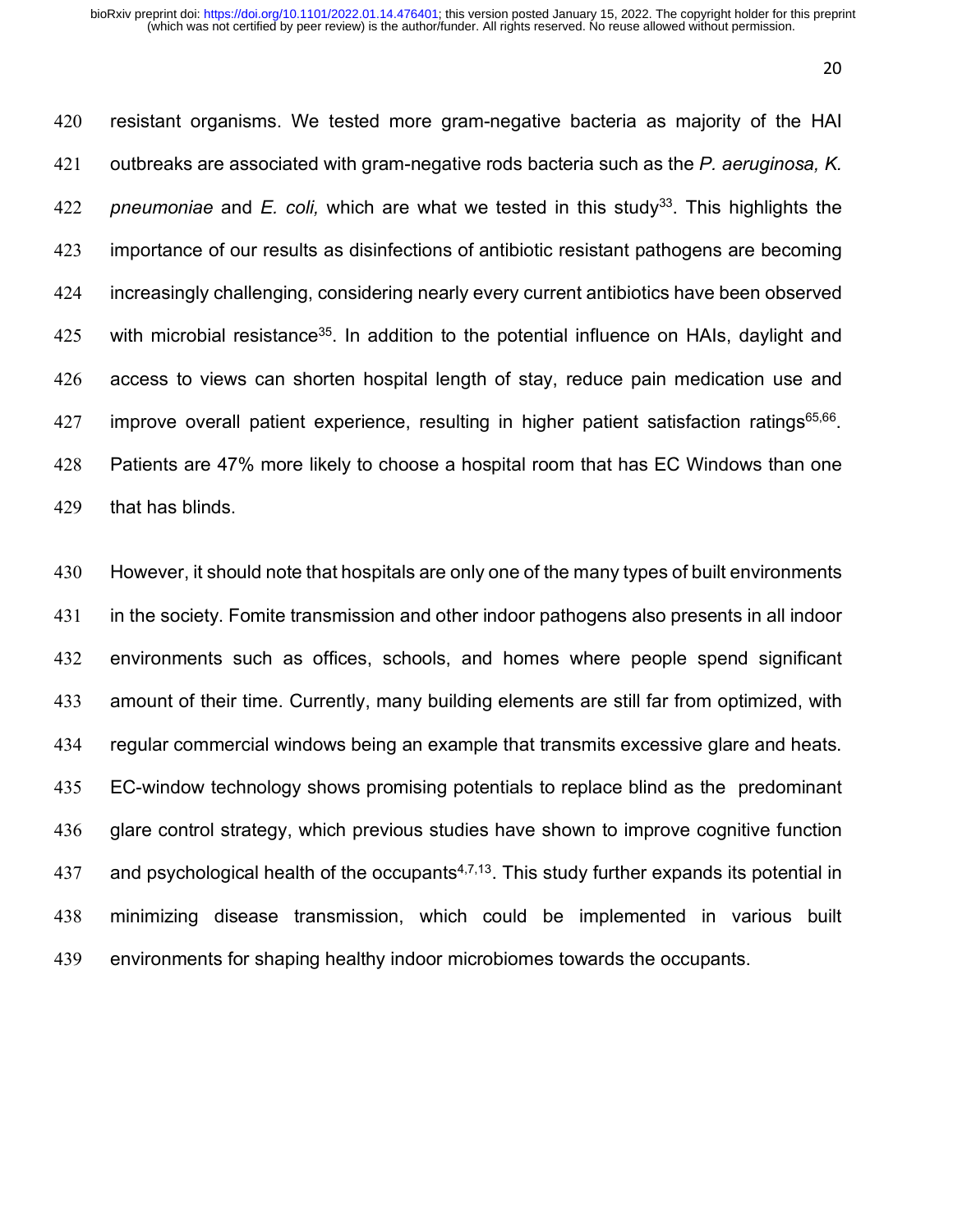# **4.1 Strength & Limitations**

 There are several notable strengths in our study design. First of all, this is the first study that investigated the interactions between indoor daylight and indoor microbiomes on different surfaces. Secondly, we utilized a highly controlled laboratory environment to simulate real indoor environments while still limiting the potential for confounding by temperature, humidity or ventilation. Current understandings of pathogenic persistence on inanimate surfaces is limited hence this study provides valuable insights on disease transmission. However, several limitations are also present. Fungi culture was only incubated for 72 hours (3 days), which may not be efficient for fungal mycelium to be fully developed. Longer exposure and incubation periods may be needed to see the indoor daylight effects. Furthermore, microbial contaminations are often caused by pathogens that dry on inanimate surfaces, where this study uses liquid bacterial and fungal spore culture for viability assessments due to the recovery limitations. It would also be valuable to test other surface materials such as stainless steel and textiles (clothes) to expand the understandings of indoor daylights effects on other type of high touch surface materials. Additionally, more gram-positive pathogenic bacteria can be tested as we only tested *MRSA* in this study. Finally, this study simulates a real world setting and does not necessarily reflect the germicidal effect that would be found in practice. The study focuses on the viability of bacteria and fungi rather than the risk of transmission or colonization. Research extending these findings to actual buildings or developing epidemiological models to estimate infection risk could extend the implications of these findings. Nevertheless, this study filled multiple knowledge gaps and provided important insights for future healthy building research.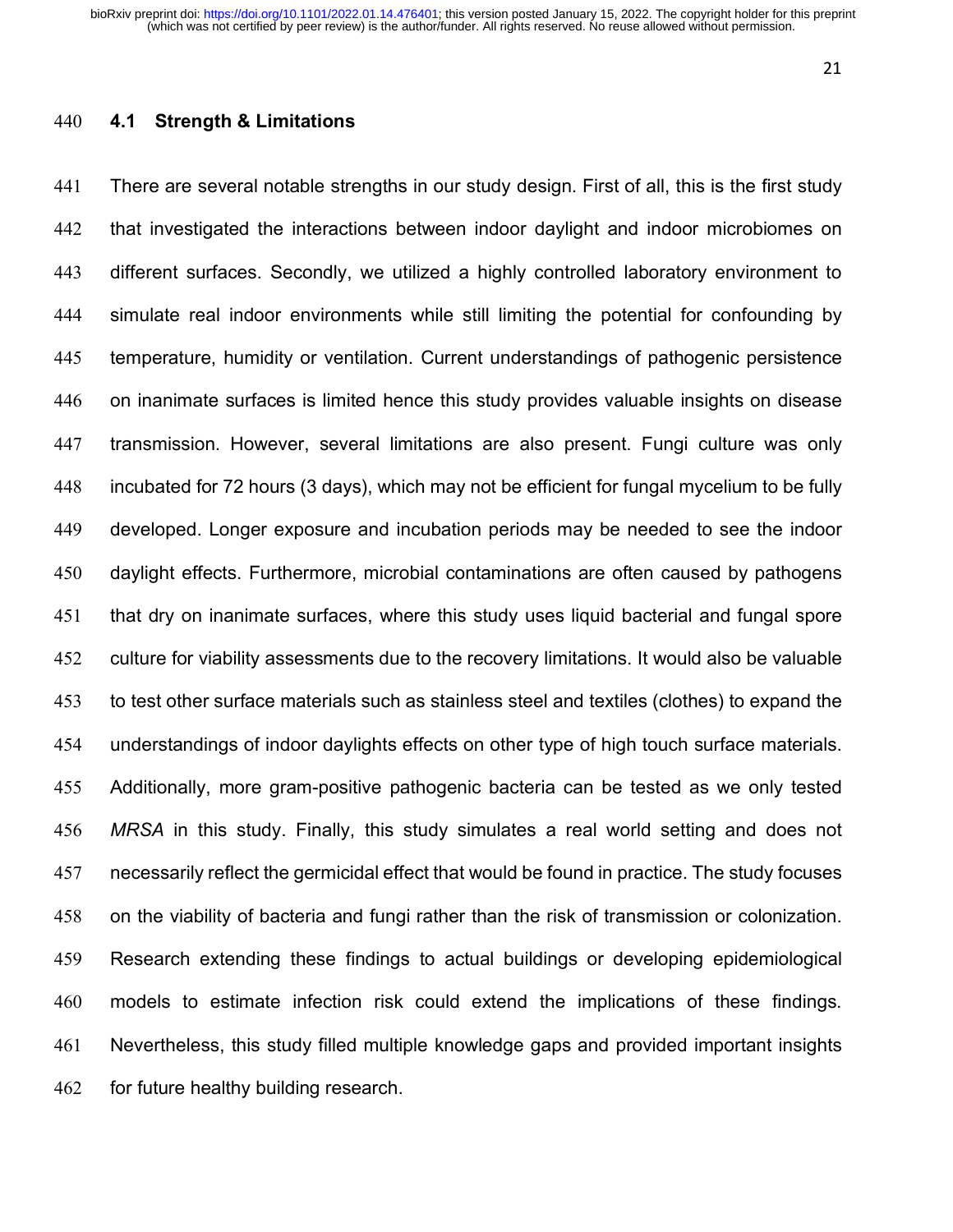# **5 CONCLUSION**

 In summary, we found that daylight passing through electrochromic (EC) windows, both in their clear state and tinted state, resulted in significant disinfection of bacteria on high nutrient surfaces relative to daylight passing through a clear window with blinds. This research shows that antimicrobial daylight in the 400-500nm range of the visible spectrum can limit the viability of bacteria and growth of fungi. Bacteria were highly sensitive to the light wavelength with significantly less viability when exposed to shorter wavelength light through a tinted window than the same intensity of light through a blind. Light intensity had stronger effects on fungi than light spectrum, which fungi mycelium growth and viability 472 were only reduced at EC-Clear conditions. Indoor daylight effects various depends on the material types and microorganisms. Gram-positive bacteria (*MRSA)* were found to be more susceptible to indoor daylight compared to gram-negative bacteria, due to the different types of blue light photosensitizer employed by the species. Bacteria viabilities were significantly lower on porous material (PVC fabric) compared to non-porous materials (Glass & PS), which could be because of the material properties or chemical agents used in the textile. This study filled multiple knowledge gaps and showed the potential of EC window as an important technology to mitigate pathogen viability in office, residential, aviation and healthcare settings.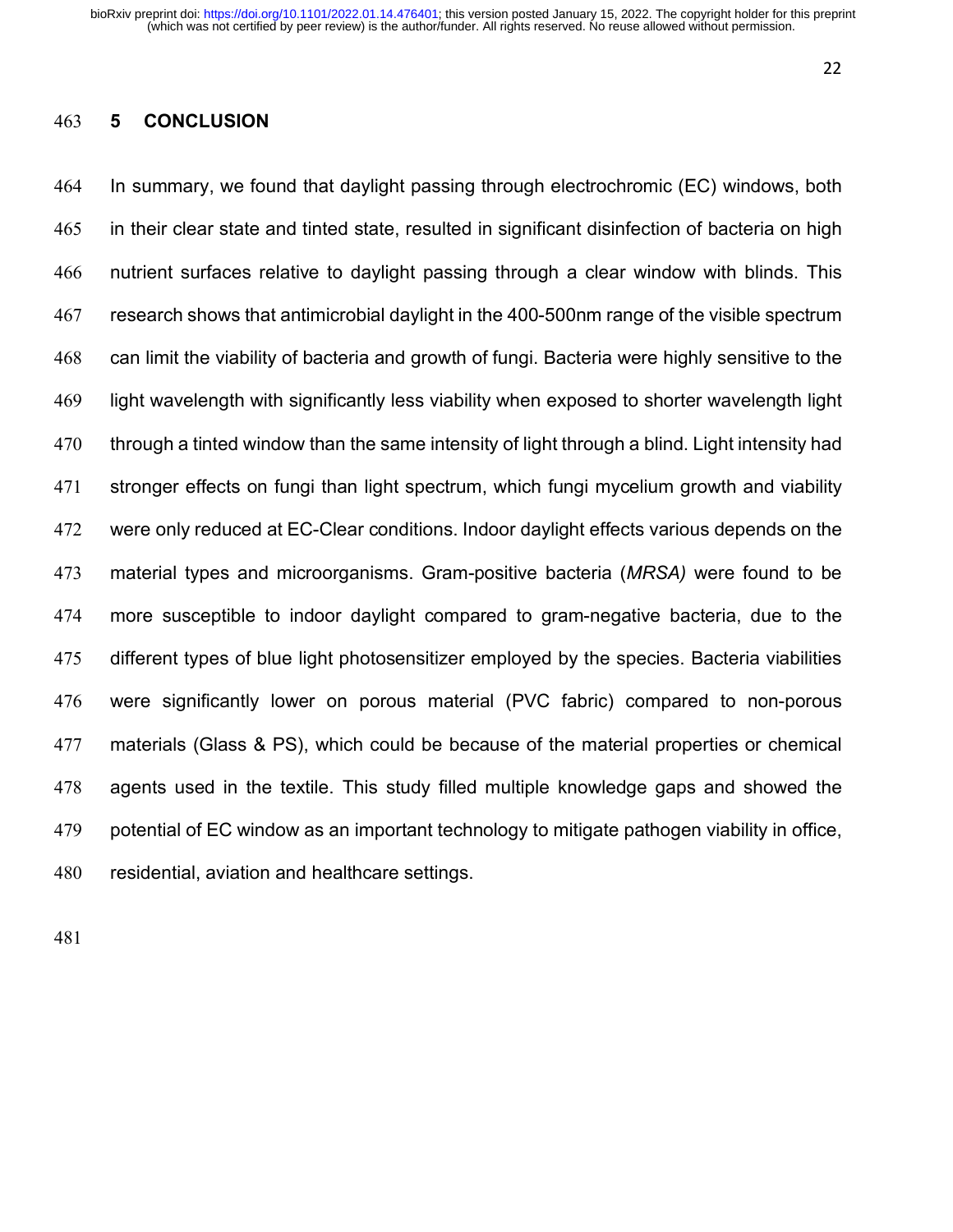#### **REFERENCE**

- 1. Allen, J. G. & Macomber, J. D. Healthy Buildings. *Heal. Build.* (2020)
- doi:10.4159/9780674246102/HTML.
- 2. Cannavale, A., Ayr, U., Fiorito, F. & Martellotta, F. Smart Electrochromic Windows
- to Enhance Building Energy Efficiency and Visual Comfort. *Energies 2020, Vol.*
- *13, Page 1449* **13**, 1449 (2020).
- 3. Aries, M., Aarts, M. & Hoof, J. van. Daylight and health: A review of the evidence and consequences for the built environment:
- *http://dx.doi.org/10.1177/1477153513509258* **47**, 6–27 (2013).
- 4. MacNaughton, P. *et al.* The impact of working in a green certified building on
- cognitive function and health. *Build. Environ.* **114**, 178–186 (2017).
- 5. Boubekri, M., Cheung, I. N., Reid, K. J., Wang, C.-H. & Zee, P. C. Impact of
- Windows and Daylight Exposure on Overall Health and Sleep Quality of Office
- Workers: A Case-Control Pilot Study. *J. Clin. Sleep Med.* **10**, 603 (2014).
- 6. MacNaughton, P., Woo, M., Tinianov, B., Boubekri, M. & Satish, U. Economic
- implications of access to daylight and views in office buildings from improved
- productivity. *J. Appl. Soc. Psychol.* **51**, 1176–1183 (2021).
- 7. Nagare, R. *et al.* Access to Daylight at Home Improves Circadian Alignment,
- Sleep, and Mental Health in Healthy Adults: A Crossover Study. *Int. J. Environ.*
- *Res. Public Heal. 2021, Vol. 18, Page 9980* **18**, 9980 (2021).
- 8. Seduced by the View | Urban Green Council.
- https://www.urbangreencouncil.org/seduced-by-the-view.
- 9. Tuchinda, C., Srivannaboon, S. & Lim, H. W. Photoprotection by window glass,
- automobile glass, and sunglasses. doi:10.1016/j.jaad.2005.11.1082.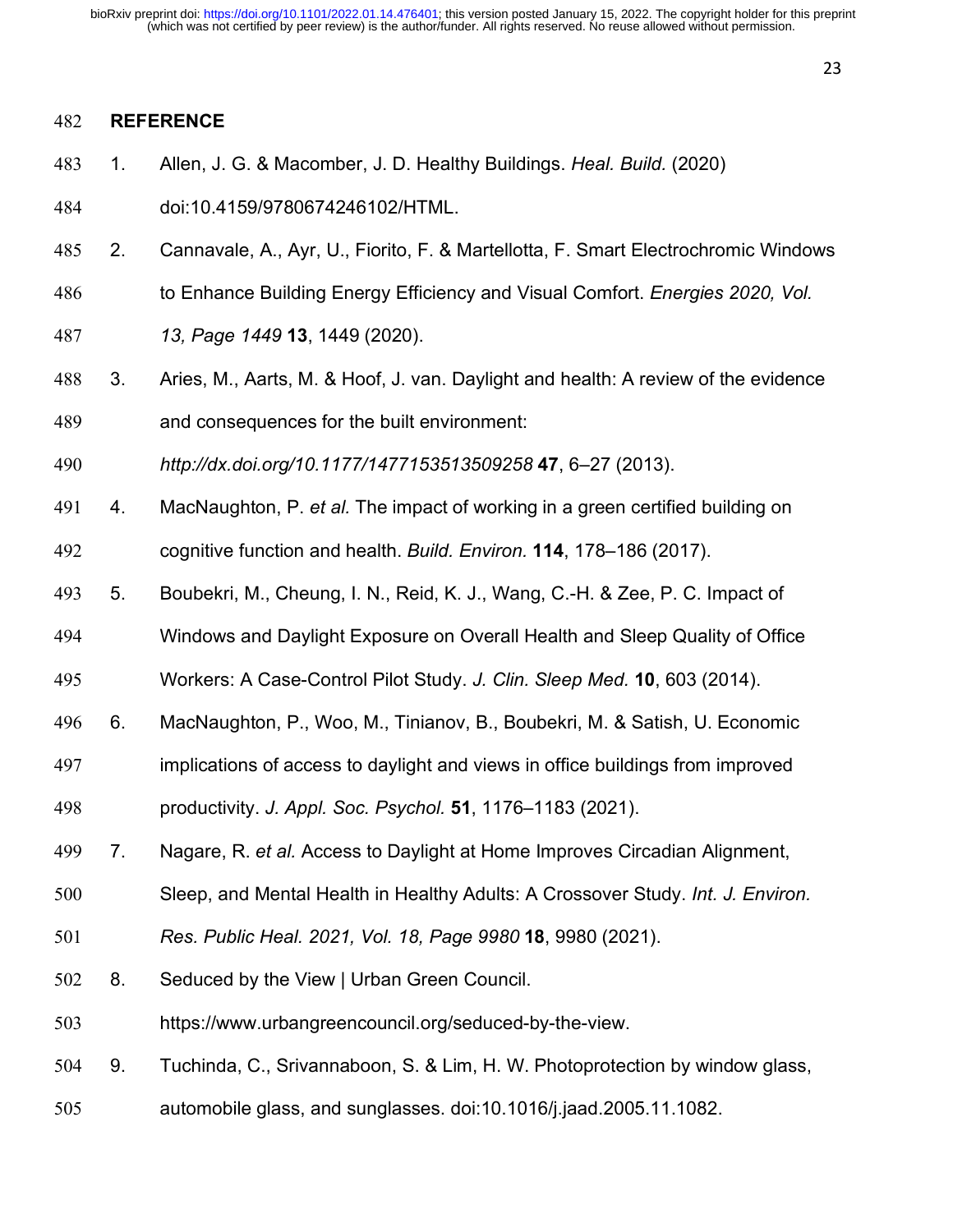| 506 | 10. | Aguilar-Santana, J. L., Jarimi, H., Velasco-Carrasco, M. & Riffat, S. Review on    |
|-----|-----|------------------------------------------------------------------------------------|
| 507 |     | window-glazing technologies and future prospects. Int. J. Low-Carbon Technol.      |
| 508 |     | 15, 112-120 (2020).                                                                |
| 509 | 11. | Allen, K., Connelly, K., Rutherford, P. & Wu, Y. Smart windows—Dynamic control     |
| 510 |     | of building energy performance. Energy Build. 139, 535–546 (2017).                 |
| 511 | 12. | Rezaei, S. D., Shannigrahi, S. & Ramakrishna, S. A review of conventional,         |
| 512 |     | advanced, and smart glazing technologies and materials for improving indoor        |
| 513 |     | environment. Sol. Energy Mater. Sol. Cells 159, 26-51 (2017).                      |
| 514 | 13. | Boubekri, M. et al. The Impact of Optimized Daylight and Views on the Sleep        |
| 515 |     | Duration and Cognitive Performance of Office Workers. Int. J. Environ. Res. Public |
| 516 |     | Heal. 2020, Vol. 17, Page 3219 17, 3219 (2020).                                    |
| 517 | 14. | Hedge, A., Macnaughton, P., Woo, M., Guglielmetti, R. & Tinianov, B. Airport       |
| 518 |     | passenger experiences in concourses with either electrochromic or low-e glass      |
| 519 |     | windows. Int. J. Aviat. Manag. 5, 1-16 (2021).                                     |
| 520 | 15. | Enwemeka, C. S., Bumah, V. V. & Masson-Meyers, D. S. Light as a potential          |
| 521 |     | treatment for pandemic coronavirus infections: A perspective. J. Photochem.        |
| 522 |     | Photobiol. B Biol. 207, 111891 (2020).                                             |
| 523 | 16. | Gwynne, P. J. & Gallagher, M. P. Light as a Broad-Spectrum Antimicrobial. Front.   |
| 524 |     | Microbiol. 9, (2018).                                                              |
| 525 | 17. | Møller, K. I., Kongshoj, B., Philipsen, P. A., Thomsen, V. O. & Wulf, H. C. How    |
| 526 |     | Finsen's light cured lupus vulgaris. Photodermatol. Photoimmunol. Photomed. 21,    |
| 527 |     | 118-124 (2005).                                                                    |
| 528 | 18. | Yang, P. et al. 460 nm visible light irradiation eradicates MRSA via inducing      |
| 529 |     | prophage activation. J. Photochem. Photobiol. B Biol. 166, 311-322 (2017).         |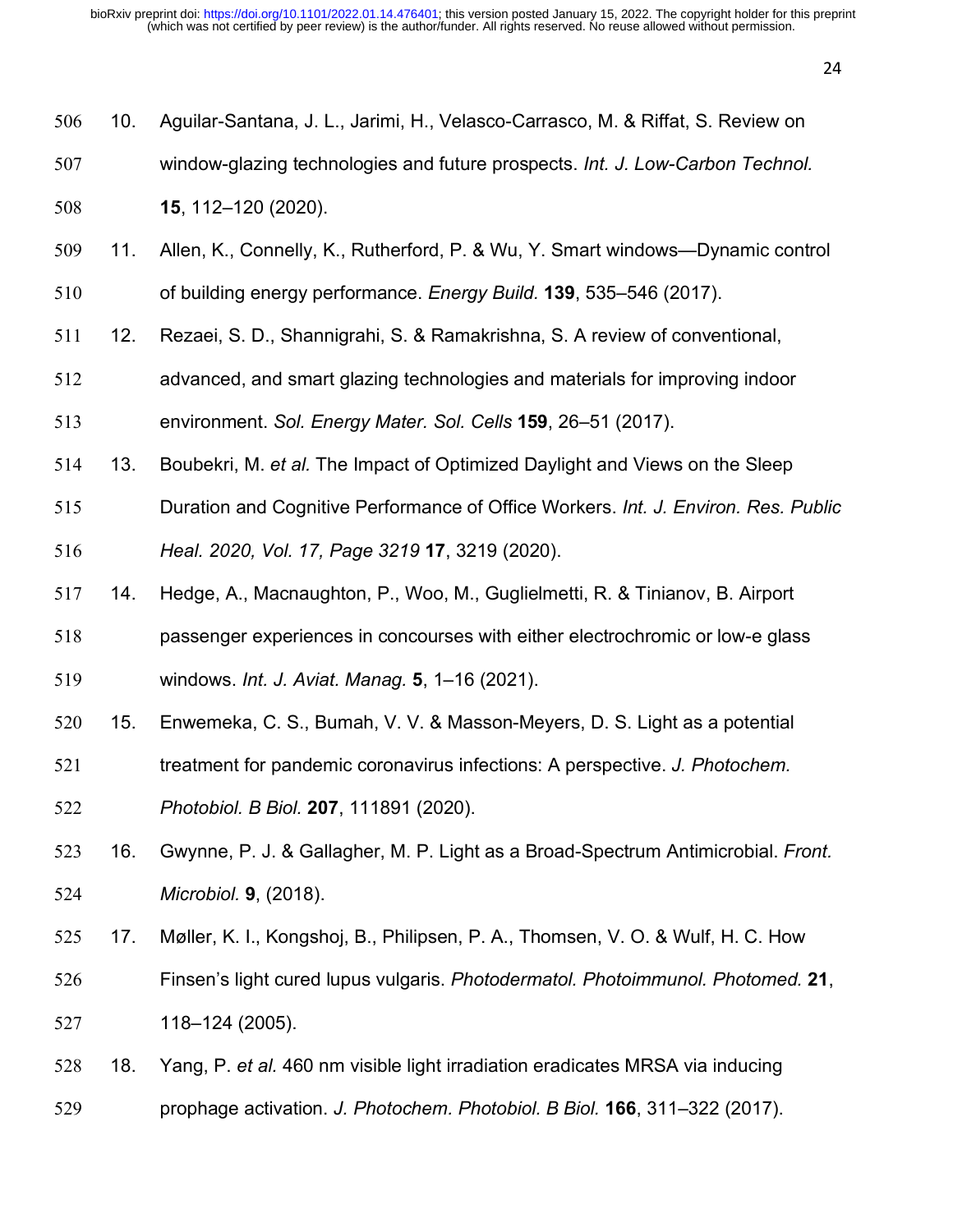| 530 | 19. | Christensen, T., Johnsen, B. J. & Bruzell, E. M. Violet-blue light exposure of the             |
|-----|-----|------------------------------------------------------------------------------------------------|
| 531 |     | skin: is there need for protection? Photochem. Photobiol. Sci. 2021 205 20, 615-               |
| 532 |     | 625 (2021).                                                                                    |
| 533 | 20. | Halstead, F. D. et al. Antibacterial activity of blue light against nosocomial wound           |
| 534 |     | pathogens growing planktonically and as mature biofilms. Appl. Environ. Microbiol.             |
| 535 |     | 82, 4006-4016 (2016).                                                                          |
| 536 | 21. | Tomb, R. M., Maclean, M., Coia, J. E., MacGregor, S. J. & Anderson, J. G.                      |
| 537 |     | Assessment of the potential for resistance to antimicrobial violet-blue light in               |
| 538 |     | Staphylococcus aureus. Antimicrob. Resist. Infect. Control 6, (2017).                          |
| 539 | 22. | Purschwitz, J. et al. Functional and Physical Interaction of Blue- and Red-Light               |
| 540 |     | Sensors in Aspergillus nidulans. Curr. Biol. 18, 255-259 (2008).                               |
| 541 | 23. | Maclean, M., MacGregor, S. J., Anderson, J. G. & Woolsey, G. Inactivation of                   |
| 542 |     | bacterial pathogens following exposure to light from a 405-nanometer light-                    |
| 543 |     | emitting diode array. Appl. Environ. Microbiol. 75, 1932-1937 (2009).                          |
| 544 | 24. | Abana, C. M. et al. Characterization of blue light irradiation effects on pathogenic           |
| 545 |     | and nonpathogenic Escherichia coli. Microbiologyopen 6, (2017).                                |
| 546 | 25. | National Academies of Sciences, T. Microbiomes of the Built Environment: A                     |
| 547 |     | Research Agenda for Indoor Microbiology, Human Health, and Buildings. (2017)                   |
| 548 |     | doi:10.17226/23647.                                                                            |
| 549 | 26. | Hu, J. et al. Impacts of indoor surface finishes on bacterial viability. <i>Indoor Air</i> 29, |
| 550 |     | 551 (2019).                                                                                    |
| 551 | 27. | Li, S., Yang, Z., Hu, D., Cao, L. & He, Q. Understanding building-occupant-                    |
| 552 |     | microbiome interactions toward healthy built environments: A review. Frontiers of              |
| 553 |     | Environmental Science and Engineering vol. 15 1-18 (2021).                                     |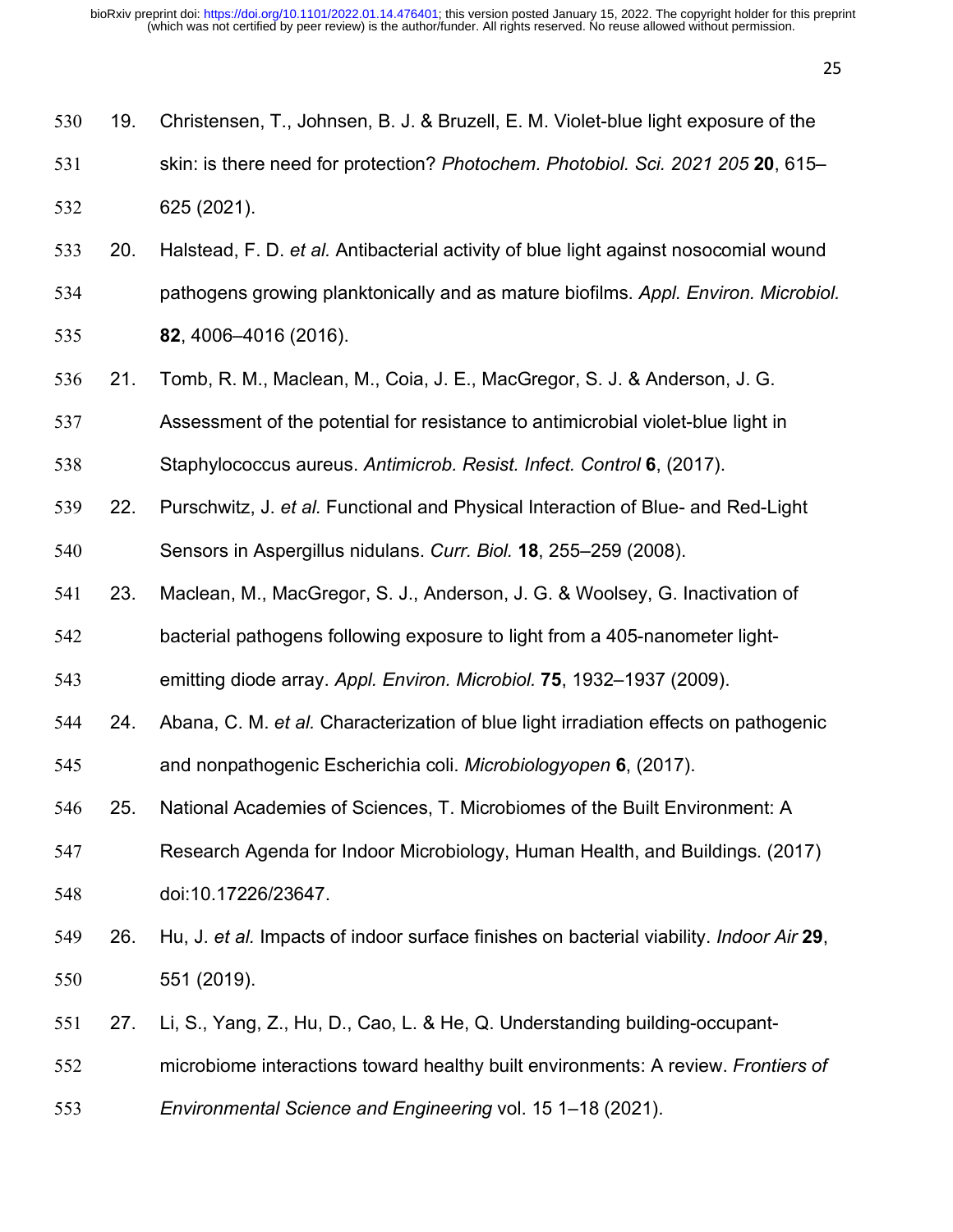- 28. Horve, P. F. *et al.* Building upon current knowledge and techniques of indoor
- microbiology to construct the next era of theory into microorganisms, health, and
- the built environment. *J. Expo. Sci. Environ. Epidemiol. 2019 302* **30**, 219–235
- (2019).
- 29. Samet, J. M. & Spengler, J. D. Indoor Environments and Health: Moving Into the 21st Century. *Am. J. Public Health* **93**, 1489 (2003).
- 30. Lopez, G. U. *et al.* Transfer Efficiency of Bacteria and Viruses from Porous and
- Nonporous Fomites to Fingers under Different Relative Humidity Conditions. *Appl.*
- *Environ. Microbiol.* **79**, 5728 (2013).
- 31. Kelley, S. T. & Gilbert, J. A. Studying the microbiology of the indoor environment. *Genome Biol. 2013 142* **14**, 1–9 (2013).
- 32. Santajit, S. & Indrawattana, N. Mechanisms of Antimicrobial Resistance in ESKAPE Pathogens. *Biomed Res. Int.* **2016**, (2016).
- 33. Kanamori, H., Rutala, W. A. & Weber, D. J. The Role of Patient Care Items as a
- Fomite in Healthcare-Associated Outbreaks and Infection Prevention. *Clin. Infect.*
- *Dis.* **65**, 1412–1419 (2017).
- 34. Hoenes, K., Bauer, R., Meurle, T., Spellerberg, B. & Hessling, M. Inactivation
- Effect of Violet and Blue Light on ESKAPE Pathogens and Closely Related Non-
- pathogenic Bacterial Species A Promising Tool Against Antibiotic-Sensitive and
- Antibiotic-Resistant Microorganisms. *Front. Microbiol.* **0**, 3429 (2021).
- 35. Greenhalgh, R., Dempsey-Hibbert, N. C. & Whitehead, K. A. Antimicrobial
- strategies to reduce polymer biomaterial infections and their economic
- implications and considerations. *Int. Biodeterior. Biodegradation* **136**, 1–14 (2019).
- 36. Perlroth, J., Choi, B. & Spellberg, B. Nosocomial fungal infections: epidemiology,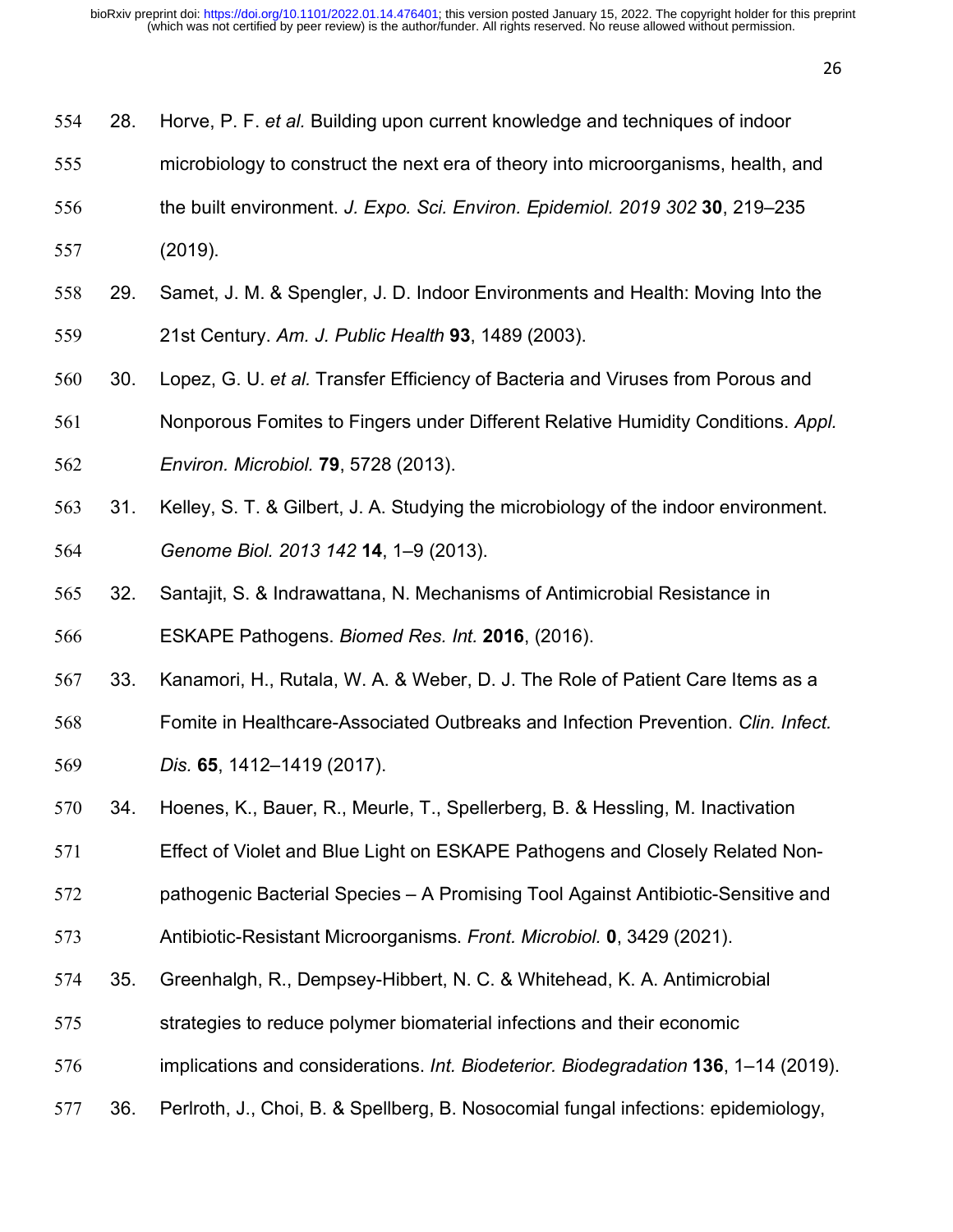- diagnosis, and treatment. *Med. Mycol.* **45**, 321–346 (2007).
- 37. Van Thiel, D. H., George, M. & Moore, C. M. Fungal Infections: Their Diagnosis
- and Treatment in Transplant Recipients. *Int. J. Hepatol.* **2012**, 1–19 (2012).
- 38. Gilbert, J. A. & Stephens, B. Microbiology of the built environment. *Nature*
- *Reviews Microbiology* vol. 16 661–670 (2018).
- 39. Lubart, R., Lipovski, A., Nitzan, Y. & Friedmann, H. A possible mechanism for the bactericidal effect of visible light. *Laser Ther.* **20**, 17 (2011).
- 40. Lipovsky, A., Nitzan, Y., Gedanken, A. & Lubart, R. Visible light-induced killing of
- bacteria as a function of wavelength: Implication for wound healing. *Lasers Surg.*
- *Med.* **42**, 467–472 (2010).
- 41. Maclean, M., McKenzie, K., Anderson, J. G., Gettinby, G. & MacGregor, S. J. 405
- nm light technology for the inactivation of pathogens and its potential role for
- environmental disinfection and infection control. *J. Hosp. Infect.* **88**, 1–11 (2014).
- 42. Enwemeka, C. S., Williams, D., Hollosi, S., Yens, D. & Enwemeka, S. K. Visible
- 405 nm SLD light photo-destroys methicillin-resistant Staphylococcus aureus
- (MRSA) in vitro. *Lasers Surg. Med.* **40**, 734–737 (2008).
- 43. Halstead, F. D. *et al.* Antibacterial Activity of Blue Light against Nosocomial
- Wound Pathogens Growing Planktonically and as Mature Biofilms. (2016)
- doi:10.1128/AEM.00756-16.
- 44. Plavskii, V. Y. *et al.* Porphyrins and flavins as endogenous acceptors of optical
- radiation of blue spectral region determining photoinactivation of microbial cells. *J.*
- *Photochem. Photobiol. B Biol.* **183**, 172–183 (2018).
- 45. Purschwitz, J., Müller, S., Kastner, C. & Fischer, R. Seeing the rainbow: light
- sensing in fungi. *Curr. Opin. Microbiol.* **9**, 566–571 (2006).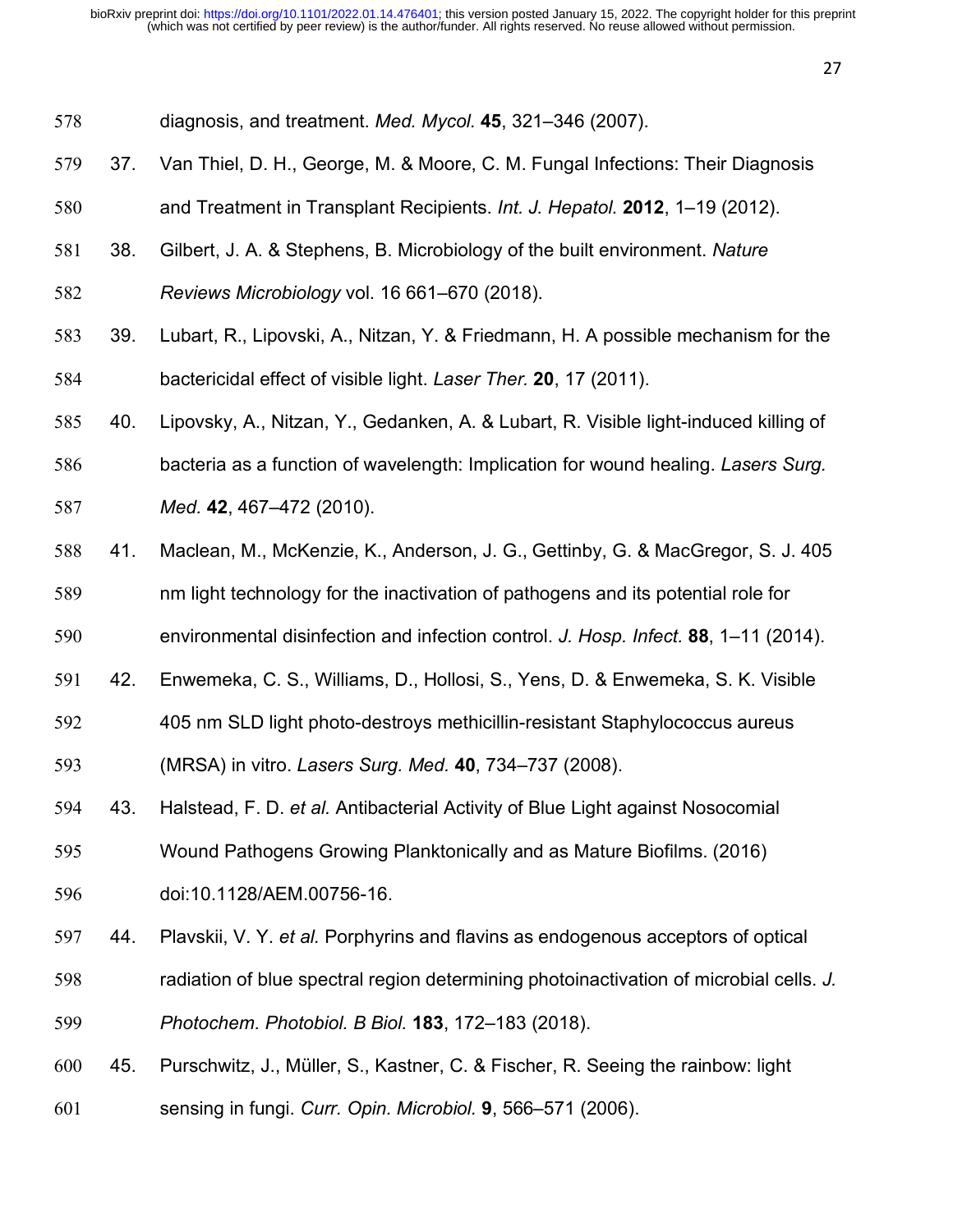| 602 | 46. | Fuller, K. K., Ringelberg, C. S., Loros, J. J. & Dunlap, J. C. The Fungal Pathogen |
|-----|-----|------------------------------------------------------------------------------------|
| 603 |     | Aspergillus fumigatus Regulates Growth, Metabolism, and Stress Resistance in       |
| 604 |     | Response to Light. MBio 4, (2013).                                                 |

- 47. Bayram, Ö., Braus, G. H., Fischer, R. & Rodriguez-Romero, J. Spotlight on
- Aspergillus nidulans photosensory systems. *Fungal Genet. Biol.* **47**, 900–908 (2010).
- 48. Tisch, D. & Schmoll, M. Light regulation of metabolic pathways in fungi. *Appl. Microbiol. Biotechnol.* **85**, 1259 (2010).
- 49. Lin, L. & Xu, J. Fungal Pigments and Their Roles Associated with Human Health.
- *J. Fungi* **6**, 1–37 (2020).
- 50. Wong, H. J., Mohamad-Fauzi, N., Rizman-Idid, M., Convey, P. & Alias, S. A.
- Protective mechanisms and responses of micro-fungi towards ultraviolet-induced cellular damage. *Polar Sci.* **20**, 19–34 (2019).
- 51. Mousavi, B., Hedayati, M., Hedayati, N., Ilkit, M. & Syedmousavi, S. Aspergillus
- species in indoor environments and their possible occupational and public health hazards. *Curr. Med. Mycol.* **2**, 36 (2016).
- 52. Hatakeyama, R., Nakahama, T., Higuchi, Y. & Kitamoto, K. Light represses
- conidiation in koji mold Aspergillus oryzae. *Biosci. Biotechnol. Biochem.* **71**, 1844– 1849 (2007).
- 53. Fuller, K. K., Loros, J. J. & Dunlap, J. C. Fungal photobiology: visible light as a signal for stress, space and time. *Curr. Genet.* **61**, 275 (2015).
- 54. Bloomfield, S. *et al.* Lesser-known or hidden reservoirs of infection and
- implications for adequate prevention strategies: Where to look and what to look
- for. *GMS Hyg. Infect. Control* **10**, Doc04 (2015).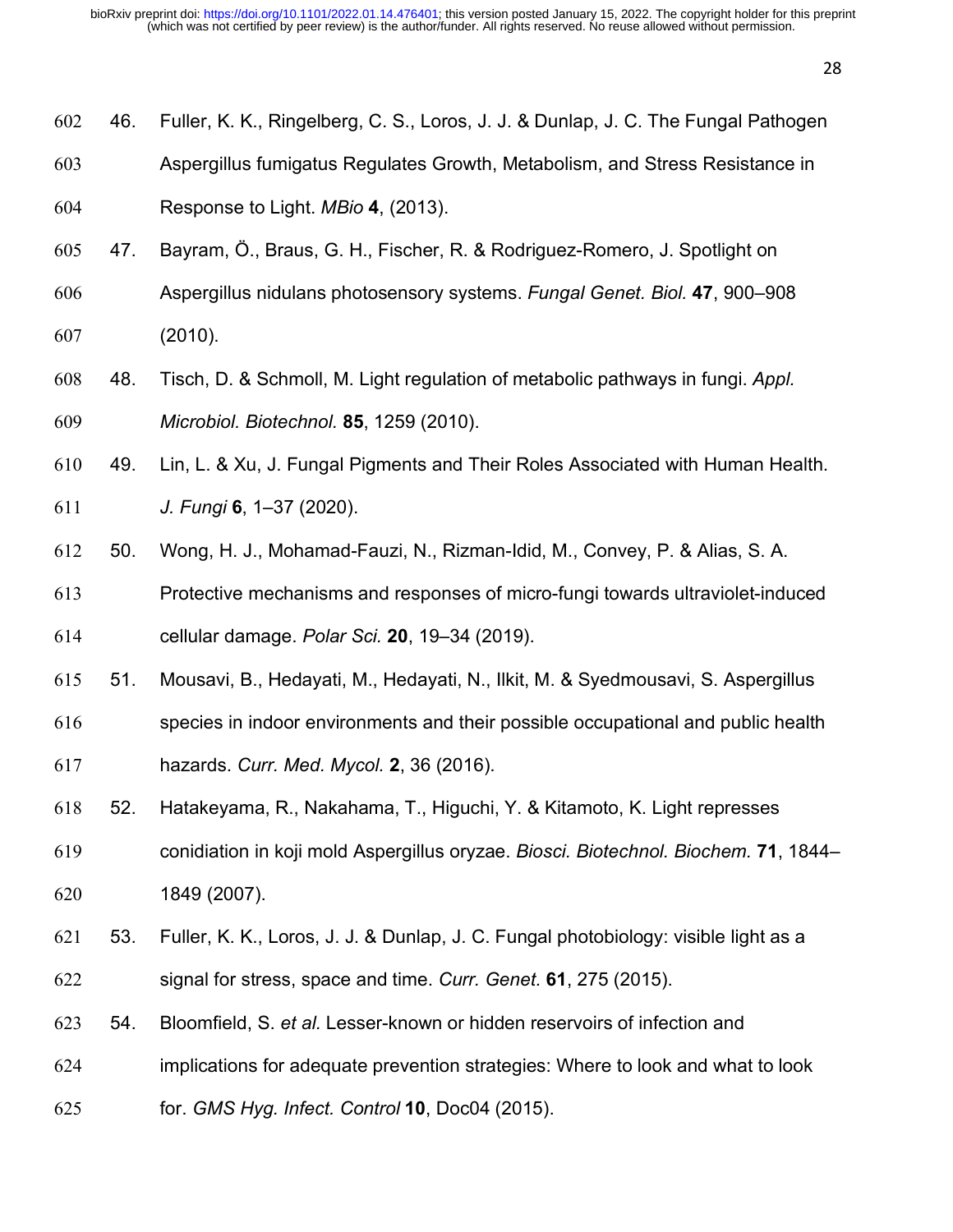55. Gulati, R., Sharma, S. & Sharma, R. K. Antimicrobial textile: recent developments

| 627 |     | and functional perspective. Polym. Bull. 2021 1-25 (2021) doi:10.1007/S00289-        |
|-----|-----|--------------------------------------------------------------------------------------|
| 628 |     | 021-03826-3.                                                                         |
| 629 | 56. | Guffey, D. J. S. & Wilborn, J. In Vitro Bactericidal Effects of 405-nm and 470-nm    |
| 630 |     | Blue Light. https://home.liebertpub.com/pho 24, 684-688 (2007).                      |
| 631 | 57. | Islam, M. R., Tudryn, G., Bucinell, R., Schadler, L. & Picu, R. C. Morphology and    |
| 632 |     | mechanics of fungal mycelium. Sci. Reports 2017 71 7, 1-12 (2017).                   |
| 633 | 58. | Liauw, C. M. et al. The Effect of Surface Hydrophobicity on the Attachment of        |
| 634 |     | Fungal Conidia to Substrates of Polyvinyl Acetate and Polyvinyl Alcohol. J. Polym.   |
| 635 |     | Environ. 28, 1450-1464 (2020).                                                       |
| 636 | 59. | Green, C. F., Davidson, C. S., Scarpino, P. V. & Gibbs, S. G. Ultraviolet germicidal |
| 637 |     | irradiation disinfection of Stachybotrys chartarum. Can. J. Microbiol. 51, 801-804   |
| 638 |     | (2005).                                                                              |
| 639 | 60. | Kramer, A., Schwebke, I. & Kampf, G. How long do nosocomial pathogens persist        |
| 640 |     | on inanimate surfaces? A systematic review. BMC Infect. Dis. 2006 61 6, 1-8          |
| 641 |     | (2006).                                                                              |
| 642 | 61. | Wißmann, J. E. et al. microorganisms Persistence of Pathogens on Inanimate           |
| 643 |     | Surfaces: A Narrative Review. (2021) doi:10.3390/microorganisms9020343.              |
| 644 | 62. | Katzenberger, R. H., Rösel, A. & Vonberg, R.-P. Bacterial survival on inanimate      |
| 645 |     | surfaces: a field study. BMC Res. Notes 2021 141 14, 1-10 (2021).                    |
| 646 | 63. | Katzenberger, R. H., Rösel, A. & Vonberg, R.-P. Bacterial survival on inanimate      |
| 647 |     | surfaces: a field study. BMC Res. Notes 2021 141 14, 1-10 (2021).                    |
| 648 | 64. | Bitnun, A. & Nosal, R. M. Stachybotrys chartarum (atra) contamination of the         |
| 649 |     | indoor environment: Health implications. Paediatr. Child Health 4, 125 (1999).       |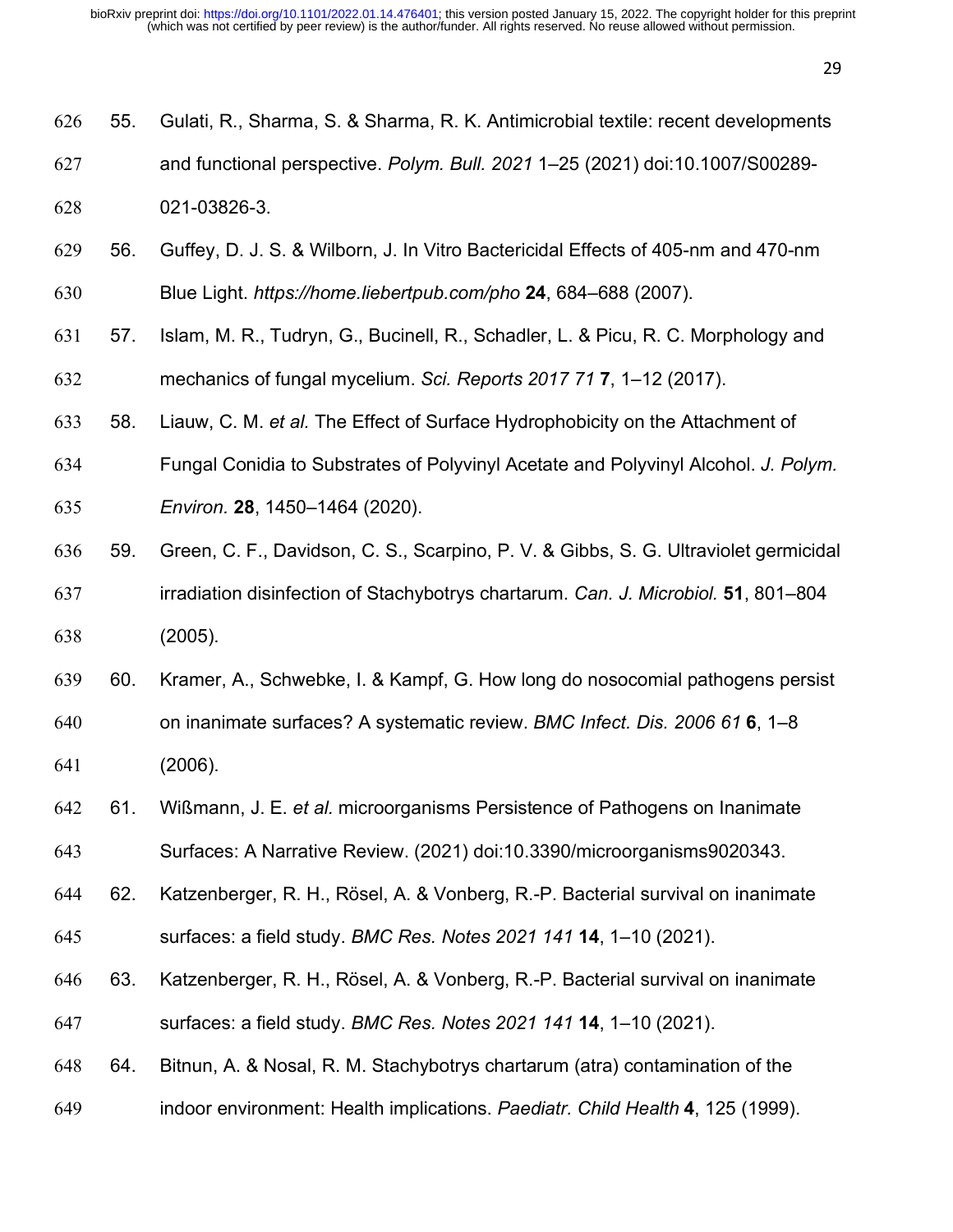- 650 65. Ulrich, R. S. View Through a Window May Influence Recovery from Surgery.
- 651 *Science (80-. ).* **224**, 420–421 (1984).
- 652 66. Mihandoust, S., Joseph, A., Kennedy, S., Macnaughton, P. & Woo, M. Exploring
- 653 the Relationship between Window View Quantity, Quality, and Ratings of Care in
- 654 the Hospital. *Int. J. Environ. Res. Public Health* **18**, 10677 (2021).

# 655 **ACKNOWLEDGEMENT**

- 656 This research was funded by MITACS grant IT21657. We acknowledge View Inc. for
- 657 providing the EC Window chamber used in the experiments.
- 658 **KEYWORDS:** HEALTHY BUILT ENVIRONMENT, INDOOR MICROBIOME, INDOOR DAYLIGHT, SMART
- 659 WINDOW, PATHOGENS ON SURFACES, PATHOGENS VIABILITY
- 660 **Tables**
- 661 **Table 1** Percentage of reduction of bacterial CFU per ml and fungi mycelium growth by indoor daylight at
- 662 EC Window Clear and EC Window Tinted on high nutrient agar plates.

|                  | <b>EC Window - Clear condition vs</b> | <b>EC Window - Tinted condition vs</b> |
|------------------|---------------------------------------|----------------------------------------|
|                  | <b>Blinds condition</b>               | <b>Blinds condition</b>                |
| <b>Bacteria</b>  |                                       |                                        |
| E. coli          | 100% ( $P < 0.001$ ) †                | 100% ( $P < 0.001$ ) †                 |
| K. pneumoniae    | 100% ( $P < 0.001$ ) †                | 75% ( $P < 0.001$ ) †                  |
| P. aeruginosa    | 98% ( $P = 0.024$ ) $\pm$             | 41%                                    |
| <b>MRSA</b>      | 100% ( $P < 0.001$ ) †                | 100% ( $P < 0.001$ ) †                 |
| Fungi            |                                       |                                        |
| S. chartarum     | 99% ( $P = 0.001$ ) $\pm$             | 43%                                    |
| A. fumigatus     | 86% ( $P = 0.035$ ) $\pm$             | 28%                                    |
| versicolor<br>А. | 100% ( $P = 0.029$ ) $\ddagger$       | 26%                                    |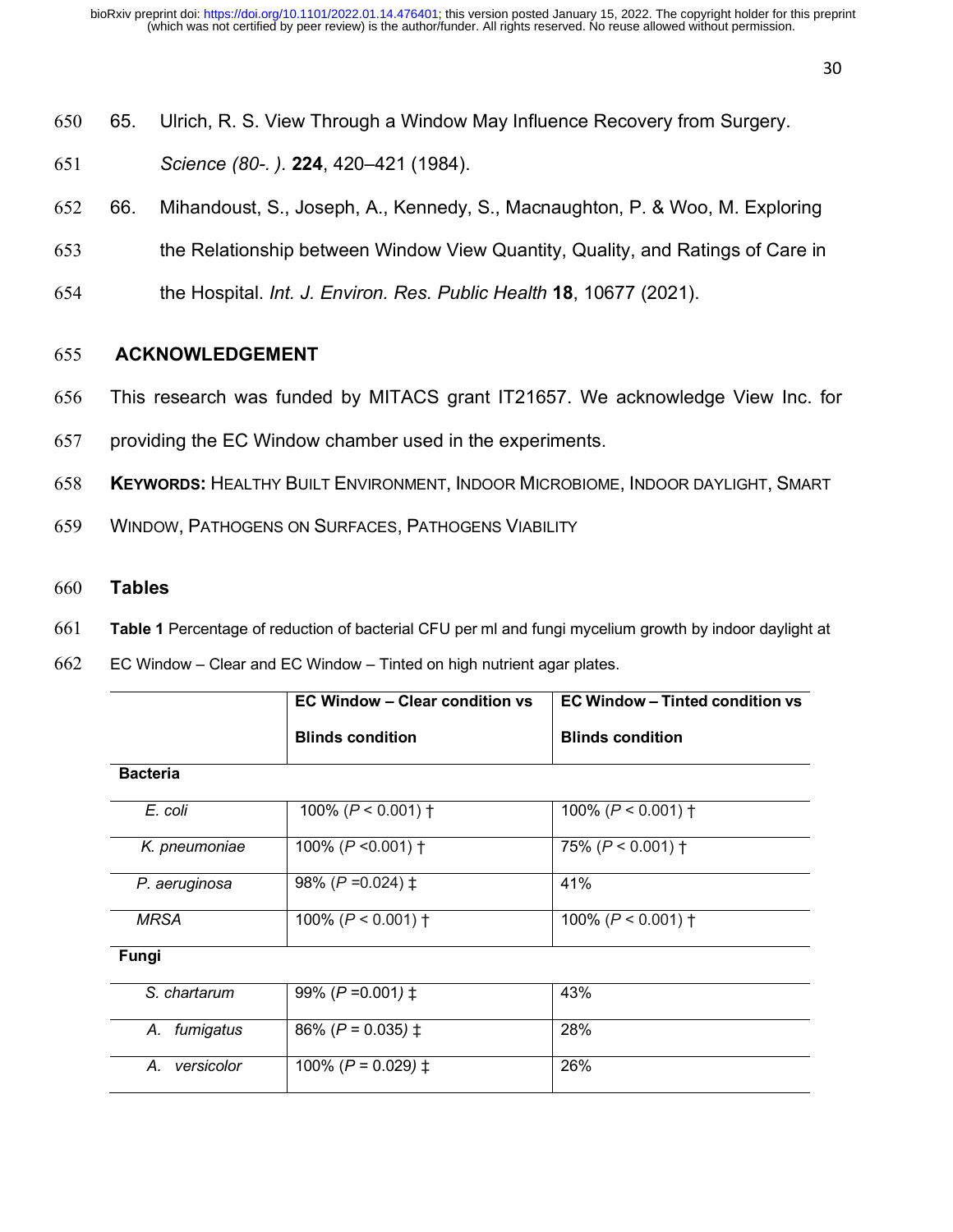*P-*value of significant growth rate reduction comparing EC window and Blinds were reported, with the analysis test indicated as †: Bonferroni post-hoc Test, ‡: Games Howell Test

663

- 664 **Table 2** Percentage of reduction of bacterial CFU per ml and fungi mycelium growth by indoor daylight in
- 665 EC Window Clear condition and EC Window Tinted condition relative to Blinds condition on A)
- 666 Polystyrene B) PVC fabric and C) Glass.

# 667 **A) Polystyrene (PS)**

|                | EC Window – Clear condition vs<br><b>Blinds condition</b> | EC Window – Tinted condition<br>vs Blinds condition |
|----------------|-----------------------------------------------------------|-----------------------------------------------------|
| Bacteria       |                                                           |                                                     |
| E. coli        | 3%                                                        | 44%                                                 |
| $k$ proumaning | <b>500/</b>                                               | 0.50/                                               |

| K. pneumoniae | 59% | 95% |
|---------------|-----|-----|
| P. aeruginosa | 23% | 0%  |
| <b>MRSA</b>   | 96% | 23% |

Fungi

| S. chartarum  | 0%                        | 2%                        |
|---------------|---------------------------|---------------------------|
| A. fumigatus  | 57% ( $P = 0.005$ ) $\pm$ | 27%                       |
| A. versicolor | 55% ( $P = 0.003$ ) $\pm$ | 23% ( $P = 0.018$ ) $\pm$ |

#### 668 **B) Polyvinyl chloride (PVC) Fabric**

|                 | <b>EC Window - Clear condition vs</b> | <b>EC Window – Tinted condition</b> |
|-----------------|---------------------------------------|-------------------------------------|
|                 | <b>Blinds condition</b>               | vs Blinds condition                 |
| <b>Bacteria</b> |                                       |                                     |
| E. coli         | 90% ( $P = 0.015$ ) $\pm$             | 90% ( $P = 0.037$ ) $\pm$           |
| K. pneumoniae   | 97%                                   | 94%                                 |
| P. aeruginosa   | 85%                                   | 4%                                  |

*MRSA* 85% 100%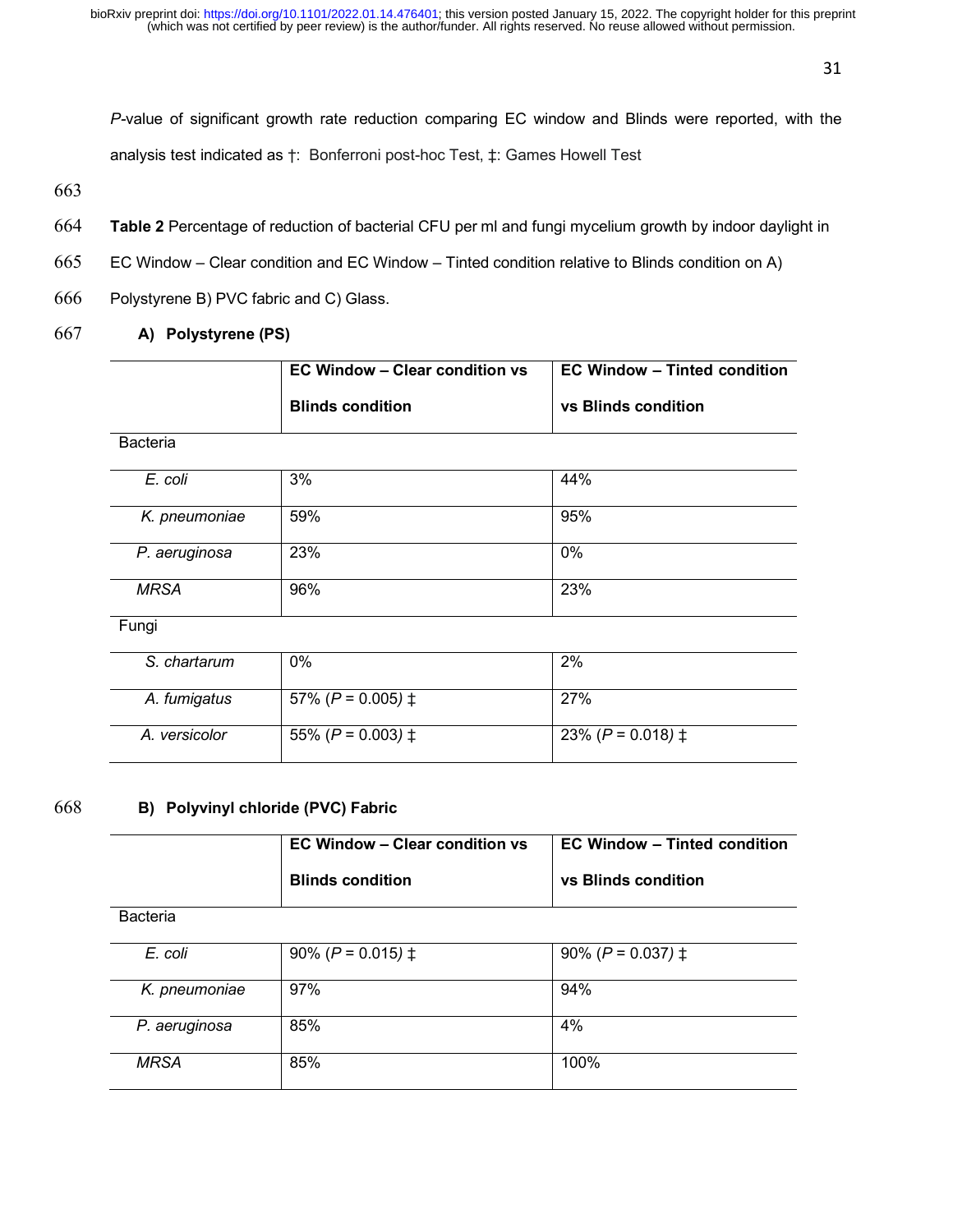| Fungi         |                       |       |
|---------------|-----------------------|-------|
| S. chartarum  | 60%                   | 39%   |
| A. fumigatus  | 52% ( $P = 0.023$ ) † | 27%   |
| A. versicolor | 6%                    | $0\%$ |

#### 669 **C) Glass**

|                 | <b>EC Window - Clear condition vs</b>   | <b>EC Window - Tinted condition</b> |
|-----------------|-----------------------------------------|-------------------------------------|
|                 | <b>Blinds condition</b>                 | vs Blinds condition                 |
| <b>Bacteria</b> |                                         |                                     |
| E. coli         | 48%                                     | 89% ( $P = 0.022$ ) $\pm$           |
| K. pneumoniae   | 63%                                     | 79%                                 |
| P. aeruginosa   | 91% ( $P = 0.008$ ) $\pm$               | $1\%$                               |
| <b>MRSA</b>     | $\overline{100\%}$ (P= 0.028) $\dagger$ | 78%                                 |
| Fungi           |                                         |                                     |
| S. chartarum    | 16%                                     | 17%                                 |
| A. fumigatus    | 15%                                     | 27%                                 |
| A. versicolor   | 6%                                      | 4%                                  |

*P-*value of significant viability reduction comparing the EC window and Blinds were reported, with the analysis test indicated as †: Bonferroni Post-hoc Test ‡: Tukey HSD

670

#### 671 **Figure Legends**

 **Figure 1:** Experiment set up and conditions. **A)** Environmental chamber with EC Windows from View Inc. and temperature and humidity control. Samples are placed inside the chamber for indoor light exposure. **B)** Bar graph with standard deviation (SD) of temperature (left) and humidity (right) for each light condition: Blinds (grey), Clear (light blue), and Tinted (dark blue). **C)** Bar graph with standard deviation (SD) of light intensity of each light condition: Blinds (grey), Clear (light blue), and Tinted (dark blue). **D)** Light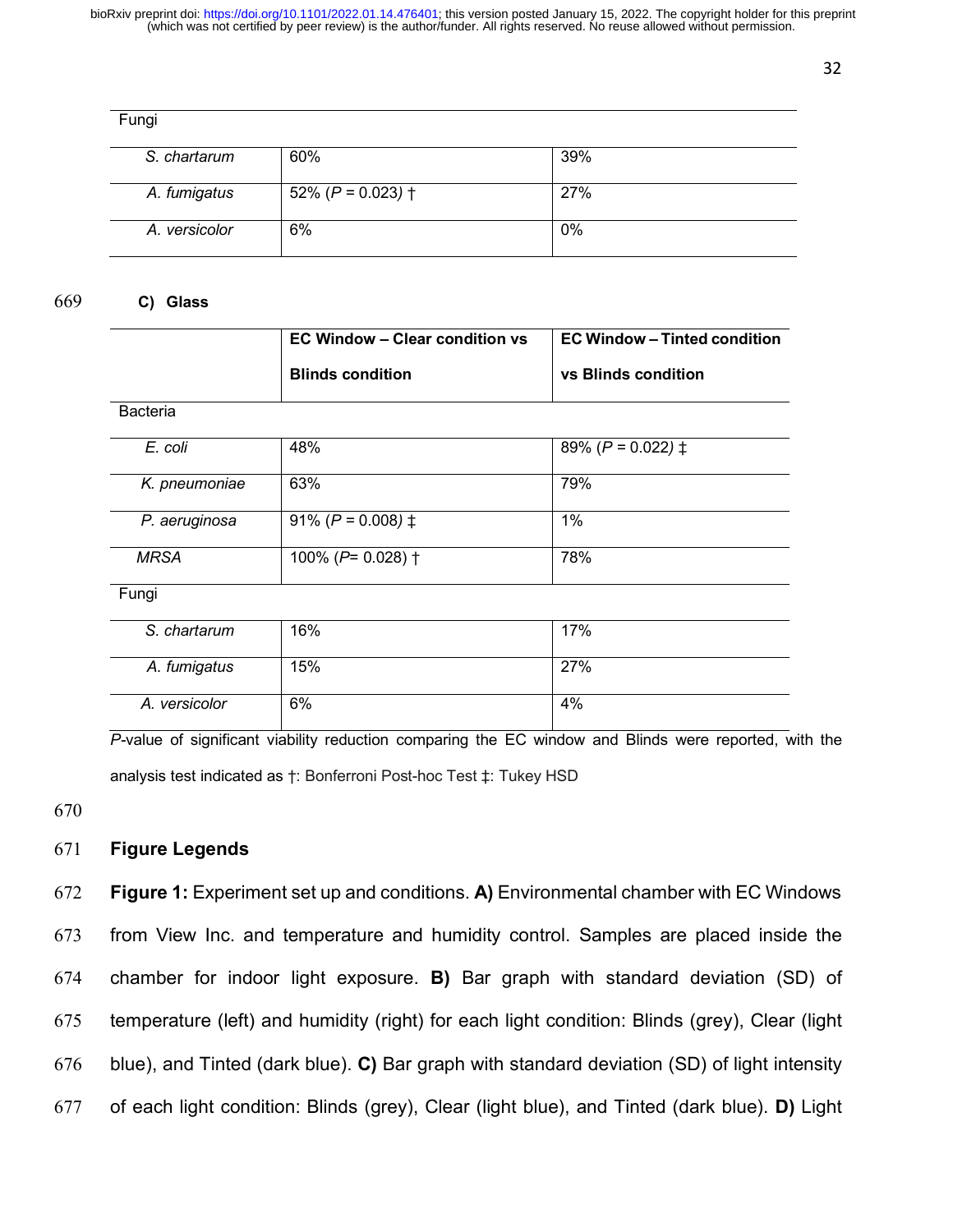spectrum of three tested light conditions: Blind condition (grey line); EC Window - Clear (light blue line), and EC Window - Tinted (dark blue line). Violet-blue light (400 - 500nm) spectrum are highlighted with purple.

 **Figure 2:** Bacteria and fungi viability on high nutrient agar plates after exposure of indoor light at different EC window conditions. **A)** Bacteria colonies forming units (CFU) per ml on high nutrient agar plates after 24 hours indoor daylight exposure. **B)** Fungi mycelium growth on high nutrient agar plates after 72 hours of indoor daylight exposure. Statistical analysis compared each condition relative to the Blind condition (grey) (\*, *P<0.05*; \*\*, *P*<0.01).

 **Figure 3** Effect of indoor daylight at different EC window conditions on bacteria and fungi variability on three different surface materials**. A)** Bacteria colonies forming (CFU) per ml on PS, PVC fabric and glass after 24 hours indoor daylight exposure. **B)** Fungi mycelium growth on PS, PVC fabric and glass after 72 hours indoor daylight exposure*.* 

**Supplemental Materials**

 **Supplemental Figure 1:** Experimental workflow of **A)** Indoor daylight effect on bacteria and fungi growth rate on high nutrient agar plates. **B**) Indoor daylight effect of bacteria and fungi viability on low nutrient surface materials experiment.

 **Supplemental Figure 2**: Bacteria viability assessment **A)** Bacteria colonies forming unit counting using ImageJ software. **B)** Images of bacteria viability at different daylight conditions and control settings. From left to the right: bacteria growth at: 37°C in the dark incubator, 25°C in the dark incubator; environmental chamber at window with blind condition, environmental chamber at EC window-Clear condition at 25°C, environmental chamber EC window-Tinted at 25°C.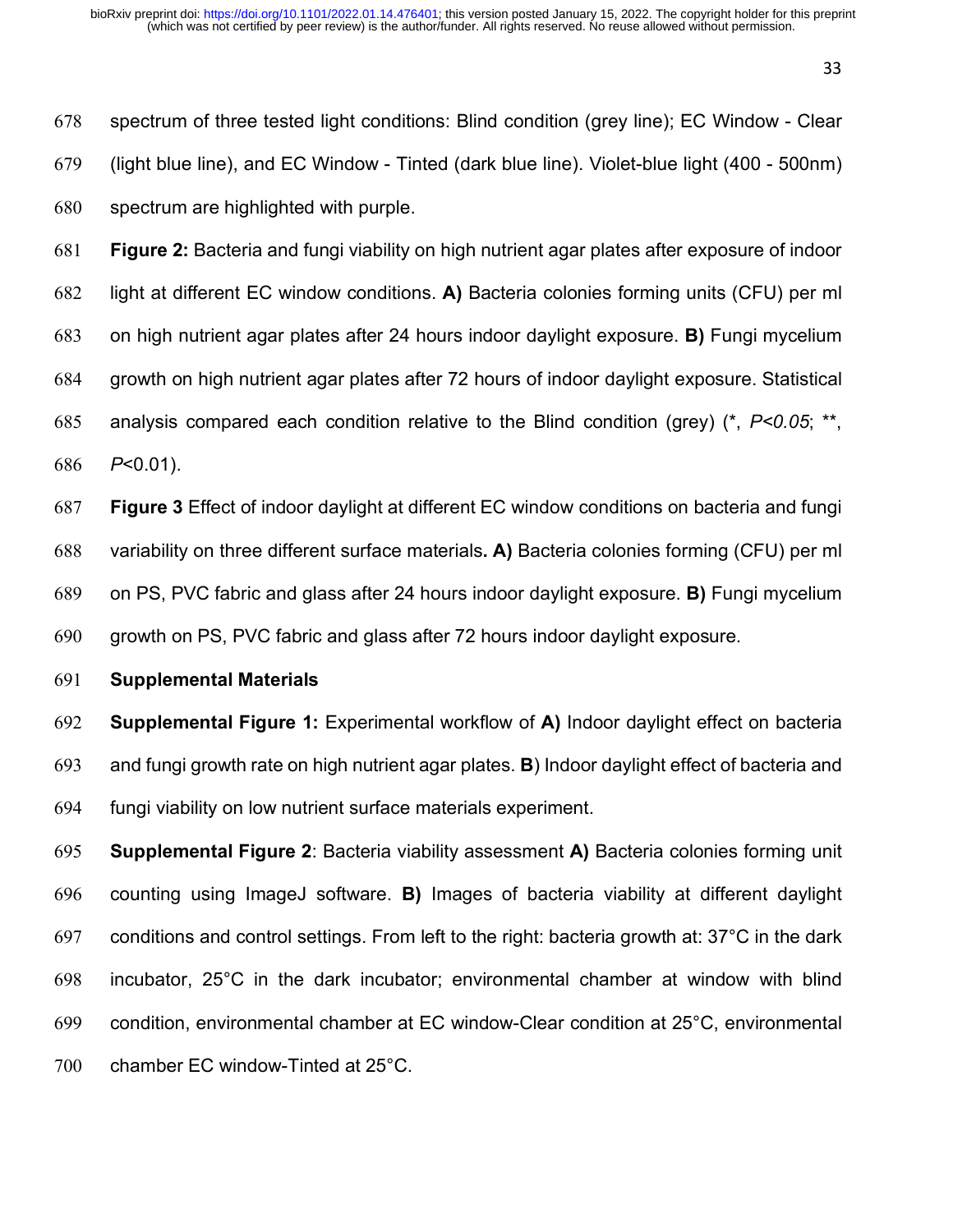| 701 | <b>Supplemental Figure 3</b> Images of fungal mycelium growth viability at different light   |
|-----|----------------------------------------------------------------------------------------------|
| 702 | condition and control settings. From left to the right: bacteria growth at: 37°C in the dark |
| 703 | incubator, 25°C in the dark incubator; environmental chamber at window with blind            |
| 704 | condition, environmental chamber at EC window-Clear condition at 25°C, environmental         |
| 705 | chamber EC window-Tinted at 25°C.                                                            |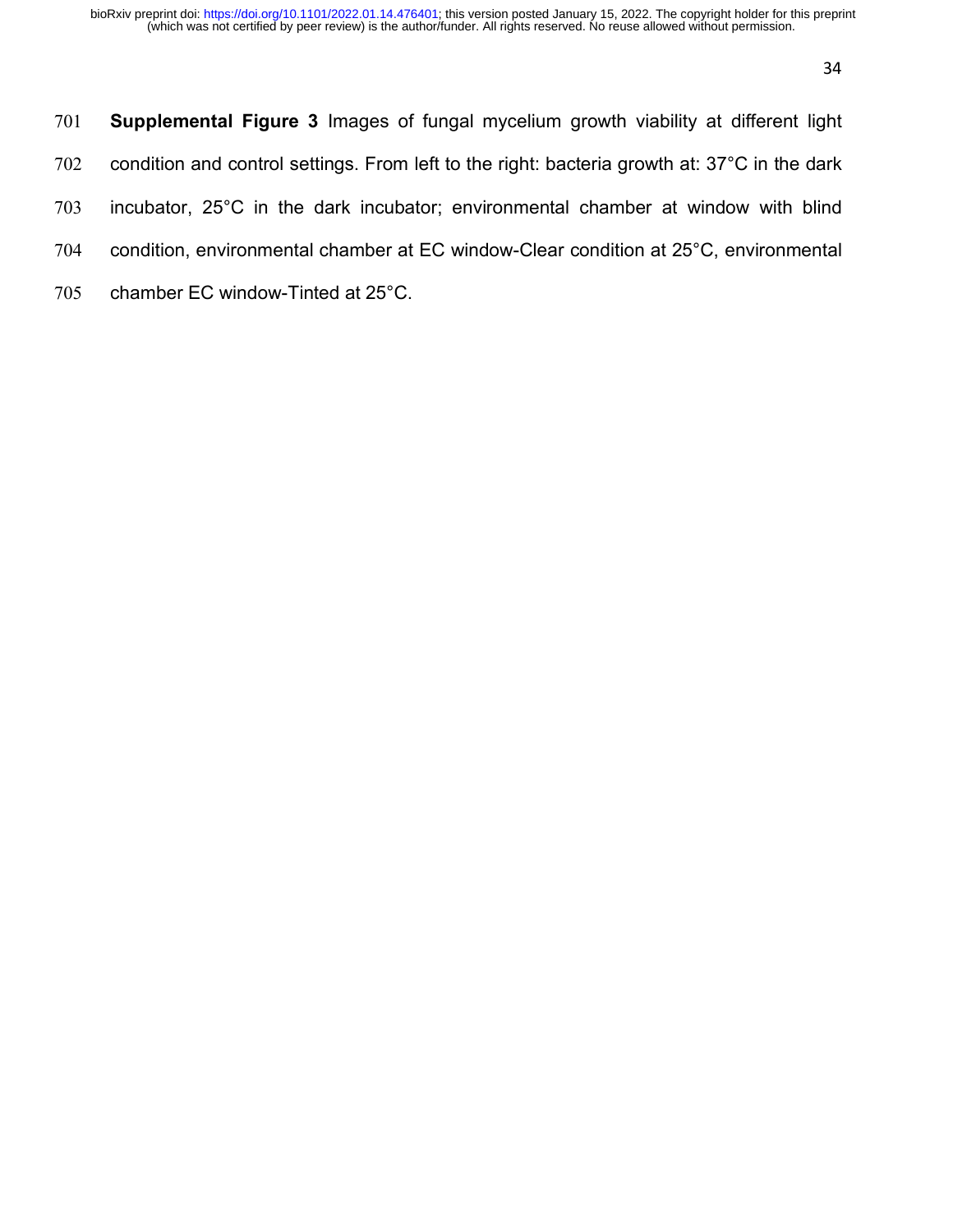**Princh was not certified by peer review) is the author/funder. All rights reserved. No reuse allowed without permission of the al, Figure 1** bioRxiv preprint doi: [https://doi.org/10.1101/2022.01.14.476401;](https://doi.org/10.1101/2022.01.14.476401) this version posted January 15, 2022. The copyright holder for this preprint





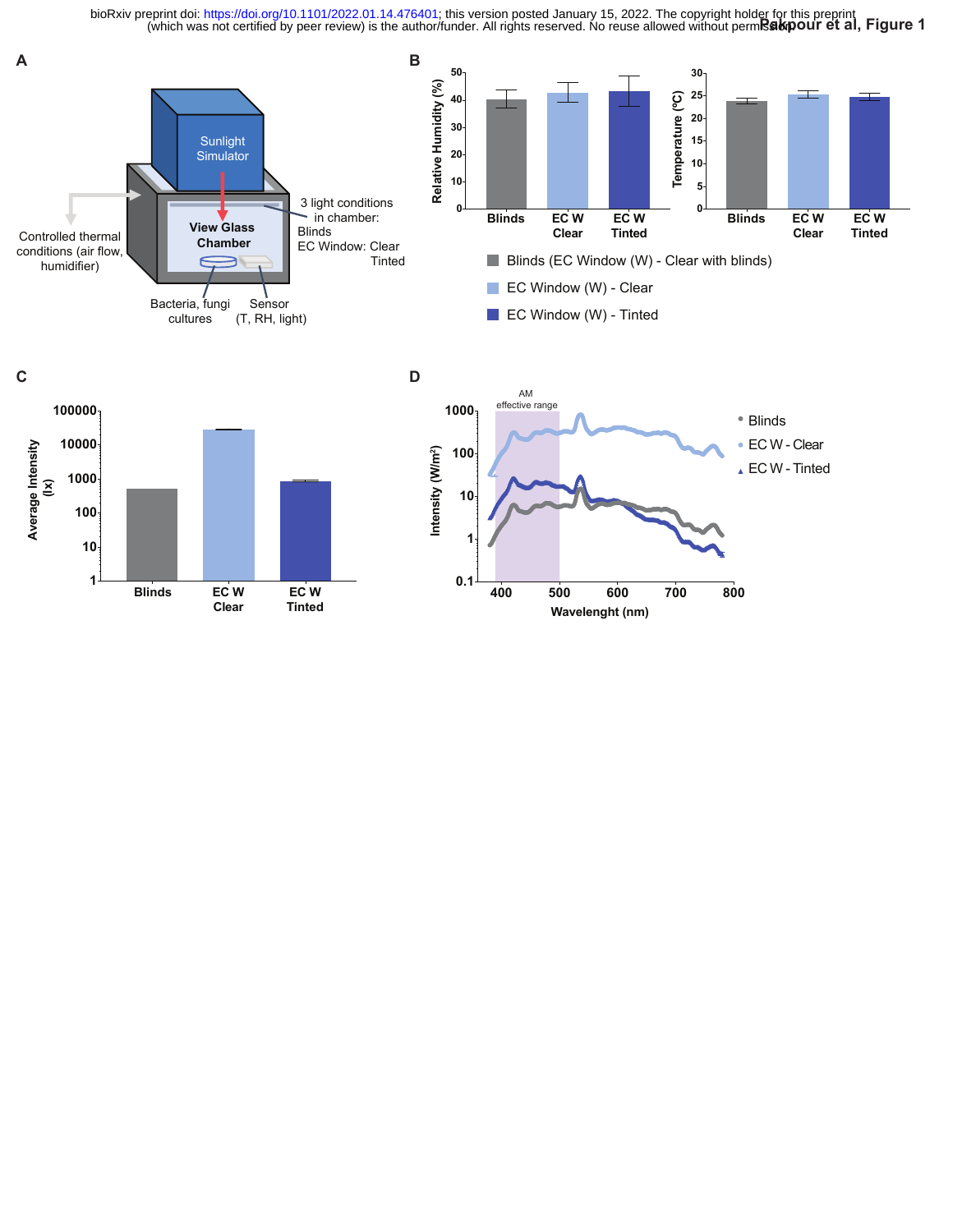bioRxiv preprint doi: [https://doi.org/10.1101/2022.01.14.476401;](https://doi.org/10.1101/2022.01.14.476401) this version posted January 15, 2022. The copyright holder for this preprint (which was not certified by peer review) is the author/funder. All rights reserv